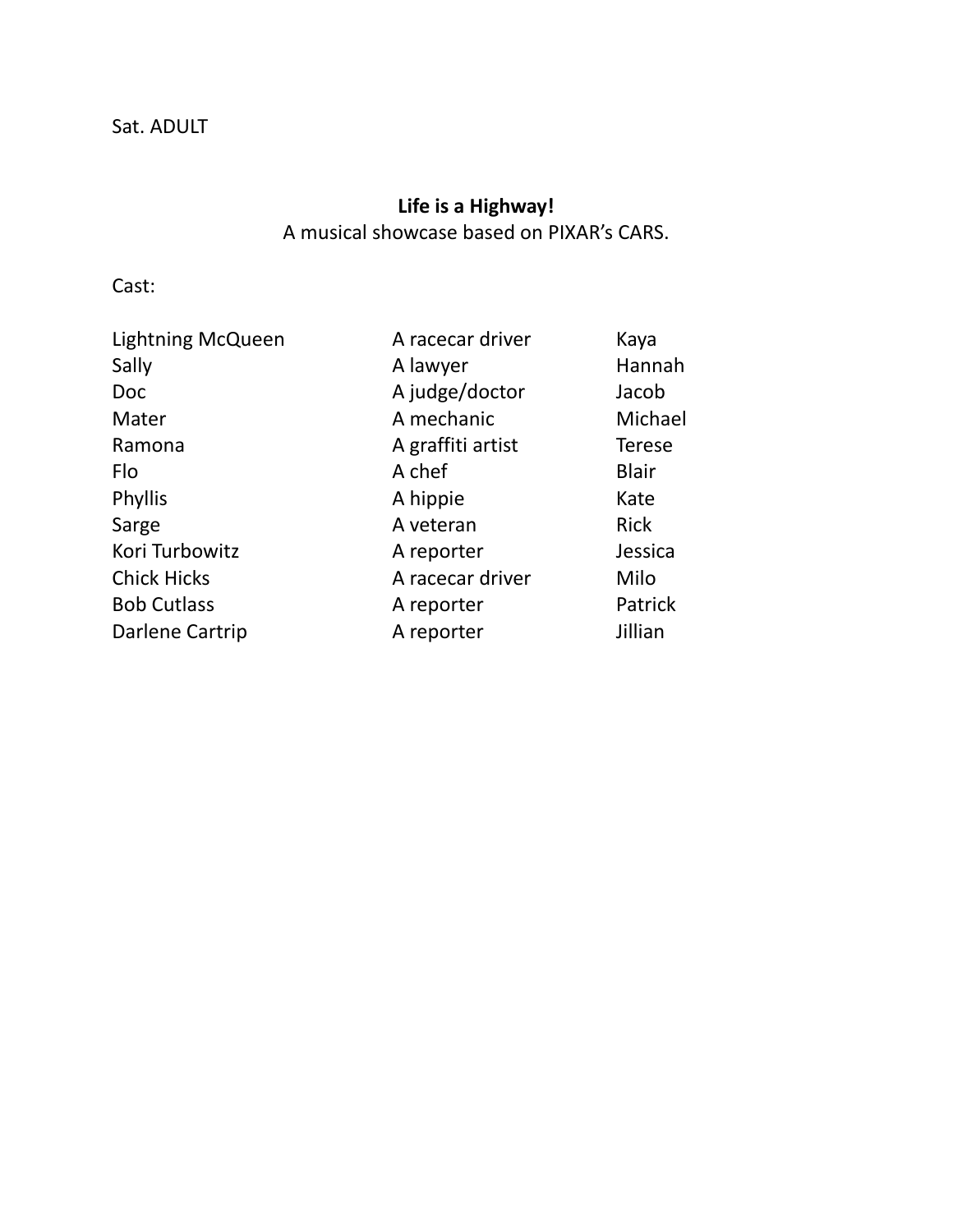#### **SCENE 1**

[Cast enters singing "Real Gone" by Sheryl Crow.]

Well there's a new cat in town He's got high-paid friends Thinks he's gonna change history You think you know him so well Yeah you think he's so swell

But he's just perpetuatin' prophecy

#### **BOB**

Hi! And, welcome to Life is a Highway! I'm Bob Cutlass. With me as always is Darlene Cartrip!

#### **DARLENE**

Boogity, boogity, boogity! Let's talk racing!

#### **BOB**

Well, Darlene, It looked like racecar superstar Chick Hicks was poised to finally get out of the shadow of his rival, "The King" Strip Weathers and win his first Piston Cup in California next week -

#### **[CHICK HICKS enters]**

#### **CHICK**

The Piston Cup is mine, dude! It's all mine!

#### **DARLENE**

Yeah, but what he didn't count on was rookie sensation and fan favorite Lightning McQueen giving him a run for his money!

[Chorus]

Slow down, you're gonna crash

Baby you were screaming it's a blast, blast, blast

Look out, you've got your blinders on

Everybody's looking for a way to get real gone

Real gone

Real gone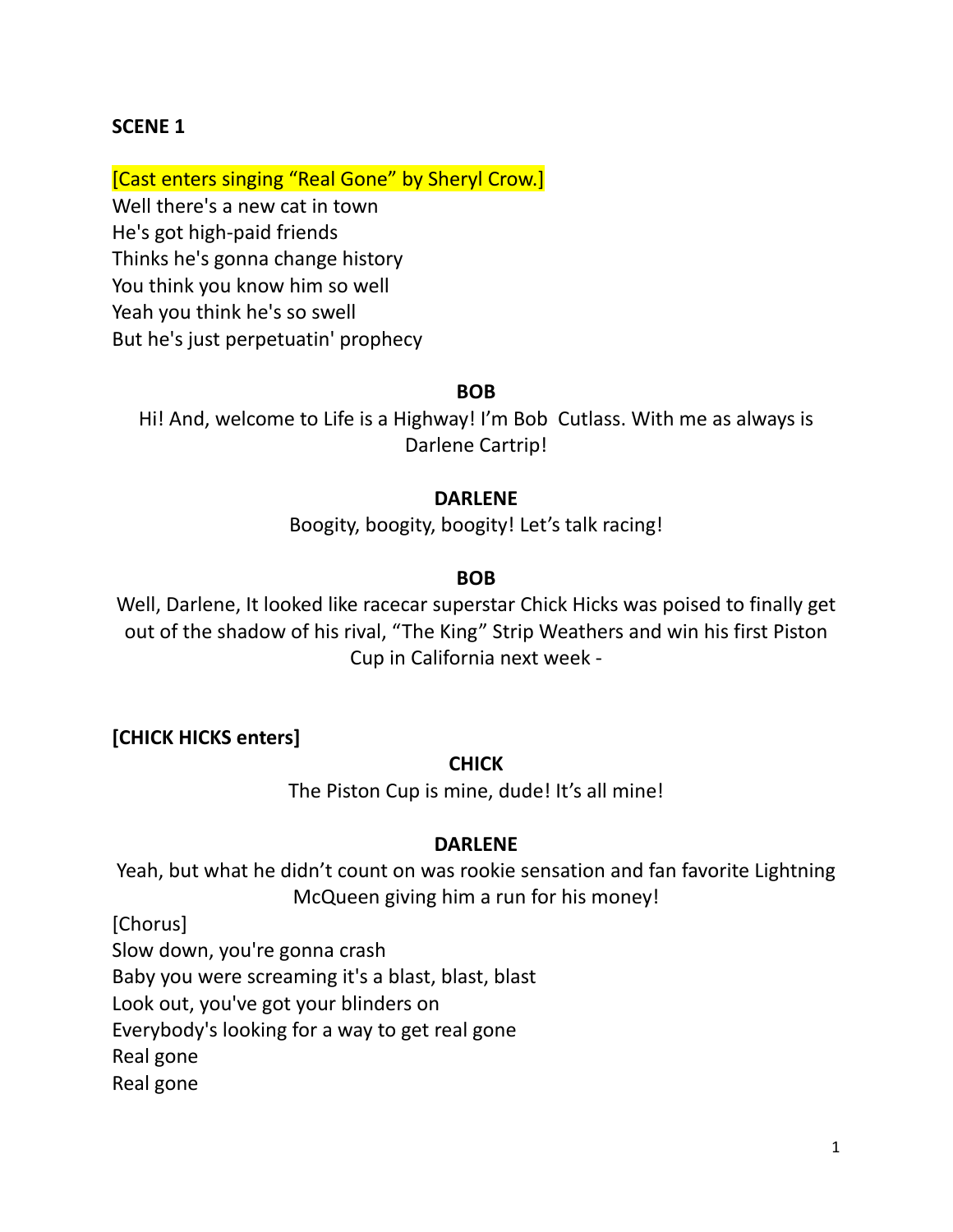## **[LIGHTNING MCQUEEN enters.]**

#### **LIGHTNING**

Ka-Chow!

#### **BOB**

Let's check in with our correspondent in the field, Kori Turbowitz, to check in with both drivers.

#### **KORI**

Lightning! Over here!

#### **ALL**

Lightning! How about a pose?

## **[Lightning strikes a few poses.]**

## **LIGHTNING**

Ka-Chow! Ka-Chow!

## **ALL**

We love you Lightning!

# **LIGHTNING**

And, I love ya back!

(Verse 2)

Well, we've been driving this road for a mighty long time

Paying no mind to the signs

Well, this neighborhood's changed

It's all been rearranged

We left that dream somewhere behind

## **KORI**

Lightning! Quick question. Why did you fire your entire racing team?

# **LIGHTNING**

Why? Why? Because, when you are as talented as I am you don't need a team!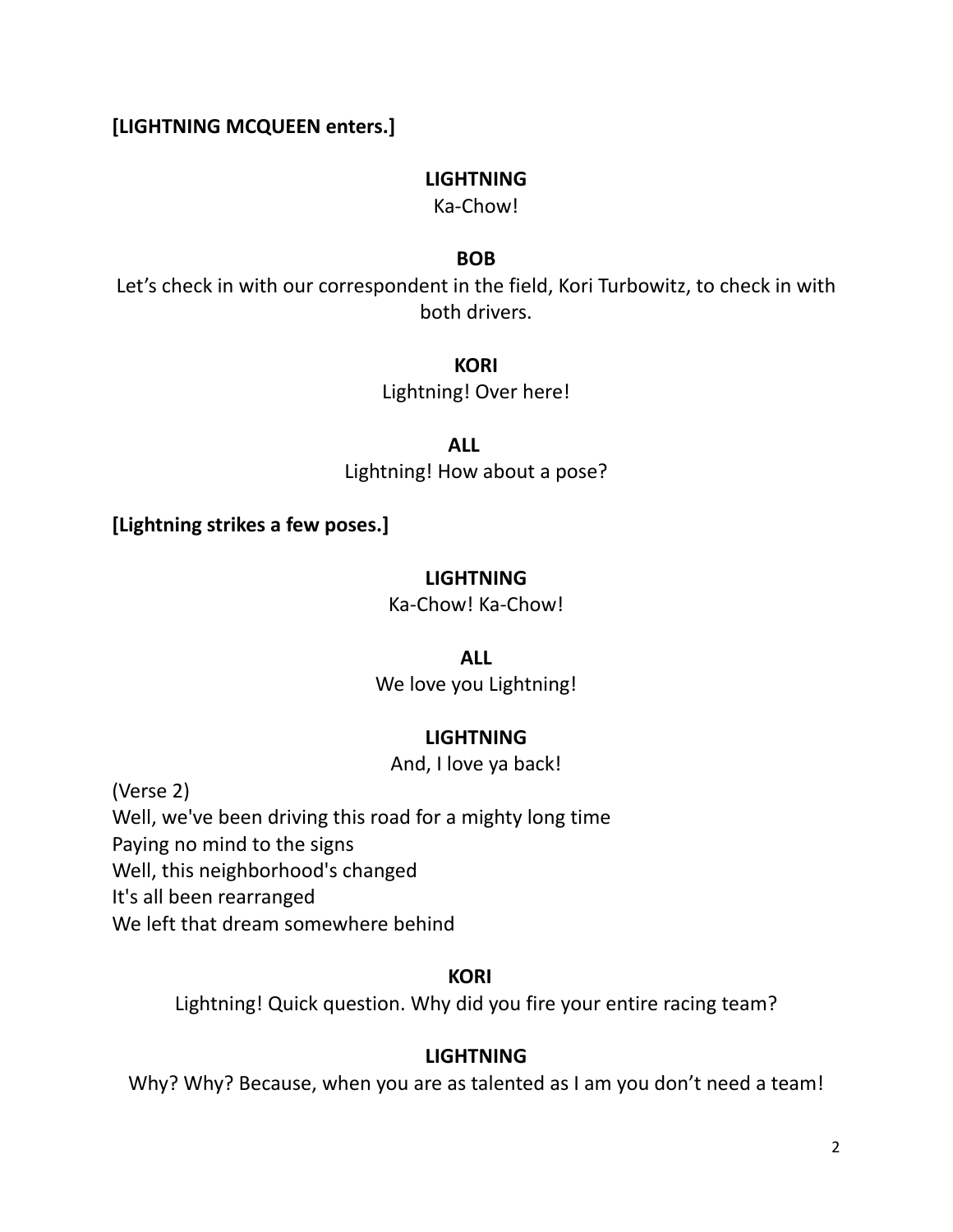## **KORI**

But, aren't you concerned you won't win the upcoming Piston Cup race in California if you don't have a good team to help you?

## **LIGHTNING**

Hmmm… NO! I am a one woman show!

Slow down, you're gonna crash Baby you were screaming it's a blast, blast, blast Look out, you've got your blinders on Everybody's looking for a way To get real gone (uh uh uh uh) Real gone (uh uh uh uh) Real gone (uh uh uh uh) Real gone (uh uh uh uh) Uh

#### **CHICK**

Hey, Ms. One Woman Show! Yo! Seriously. That was some pretty darn nice racing out there today - BY ME! Ha, ha,ha!

## **LIGHTNING**

Whatever.

## **CHICK**

Welcome to the Chick Hicks era, McQueen! The Piston Cup is mine! See you in California! Betcha I get there first!

## **LIGHTNING**

I'll take that bet! No way you beat me to California! Route 66 here I come!

**[Chick exits.]**

## **KORI**

Do you really think you can beat a racer the caliber of Chick Hicks without a good team behind you?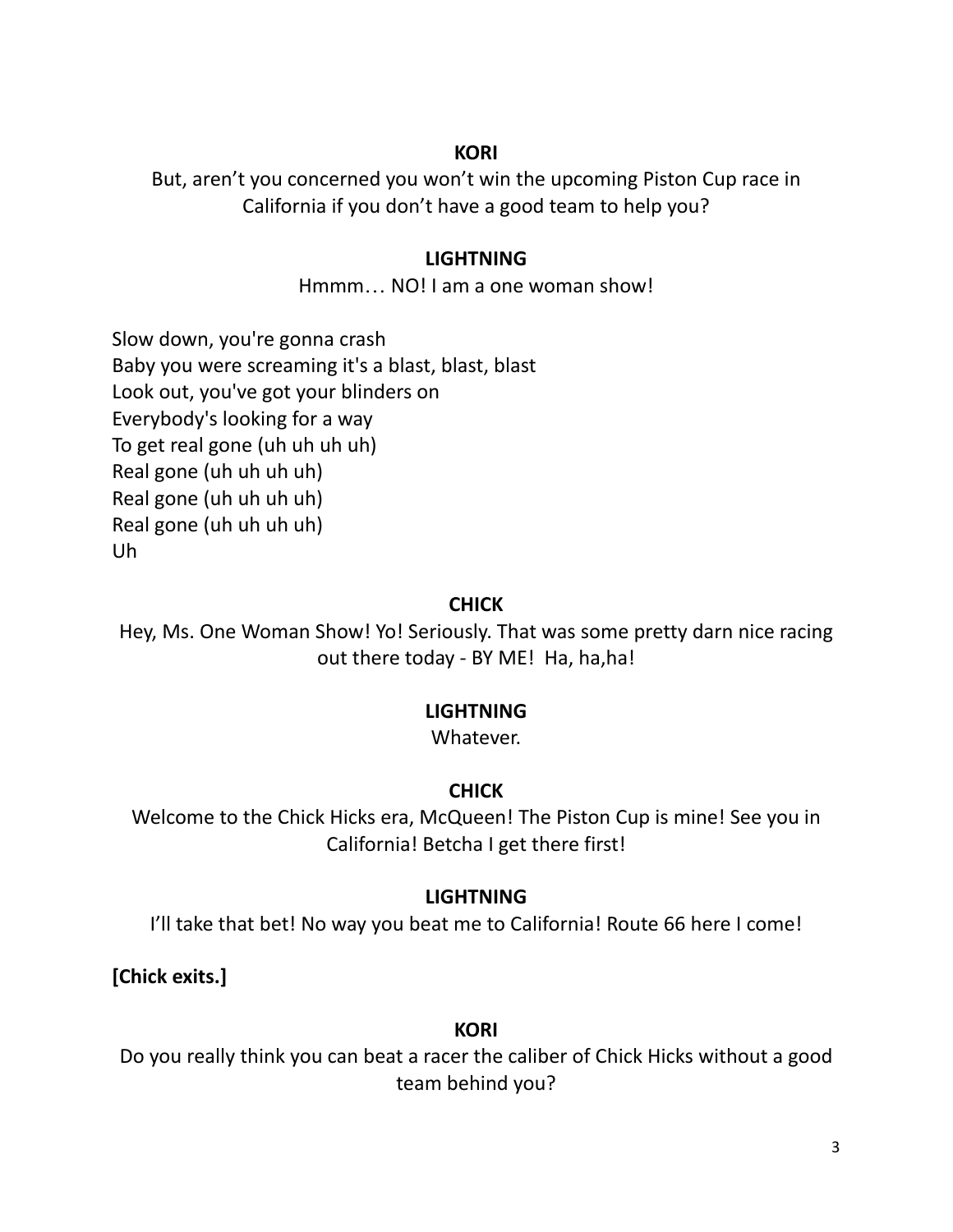#### **LIGHTNING**

Of course I can! I am the best racer in the world! I don't need anybody! I was born to win! I was born to be wild!

[Lightning sings *Born to be Wild* by Steppenwolf.]

Get your motor runnin' Head out on the highway Looking for adventure In whatever comes our way Yeah, darlin' gonna make it happen Take the world in a love embrace Fire all of your pistons at once And explode into space I like smoke and lightnin' Heavy metal thunder Racing with the wind And the feeling that I'm under Yeah, darlin' gonna make it happen Take the world in a love embrace Fire all of your pistons at once And explode into space Like a true nature's child We were born Born to be wild We can climb so high I never wanna die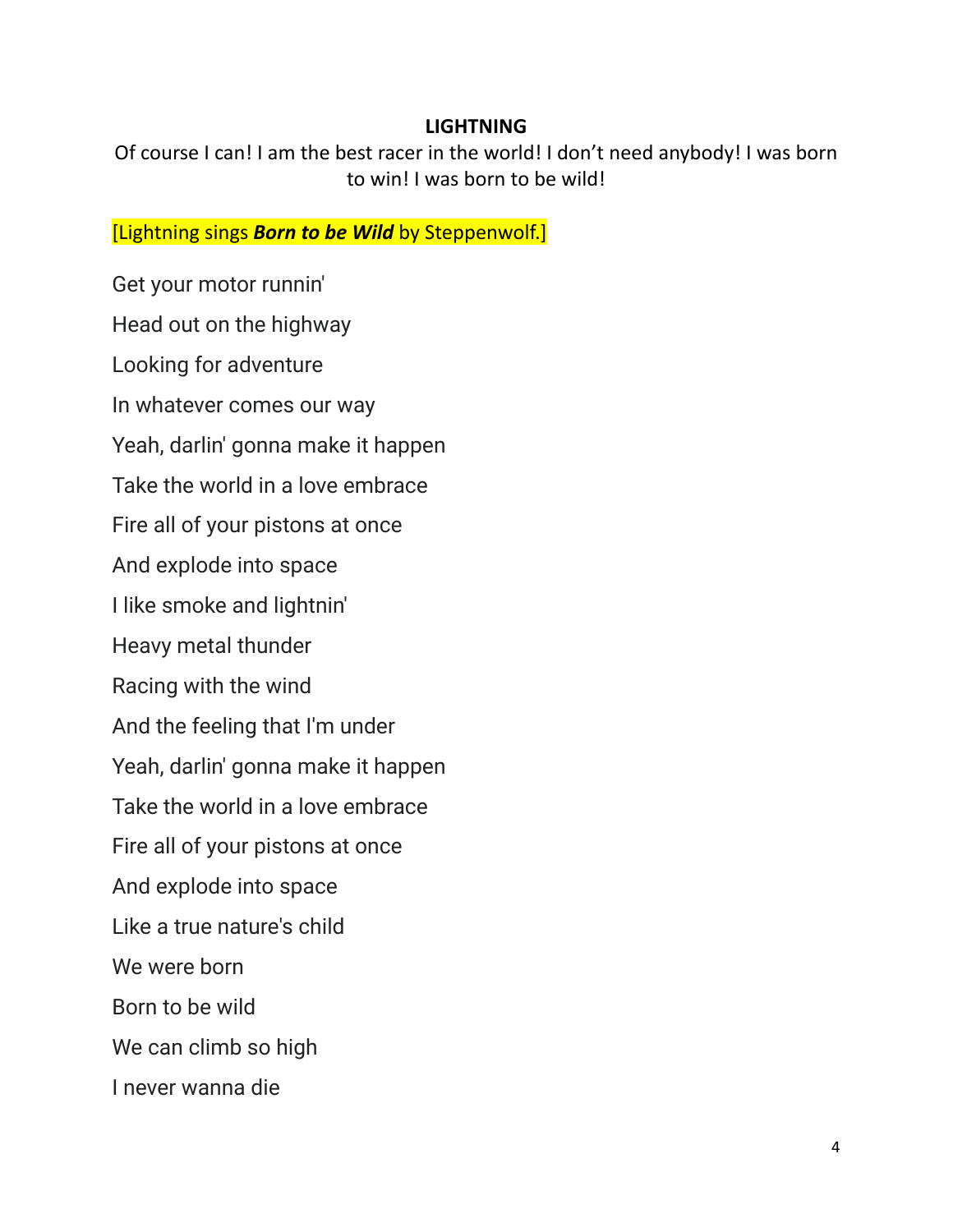Born to be wild Born to be wild Like a true nature's child We were born Born to be wild We can climb so high I never wanna die Born to be wild Born to be wild

**[When Lightning is finished she sits up-stage as prison bars are rolled in front. We hear the sound of prison bars closing. MATER enters.]**

## **SCENE 2**

[MATER sings *Thank You For Being a Friend* then talks to Lightning.]

Thank you for being a friend Traveled down a road and back again Your heart is true, you're a pal and a confidant I'm not ashamed to say I hope it always will stay this way My hat is off, won't you stand up and take a bow And if you threw a party Invited everyone you knew Well, you would see the biggest gift would be from me And the card attached would say Thank you for being a friend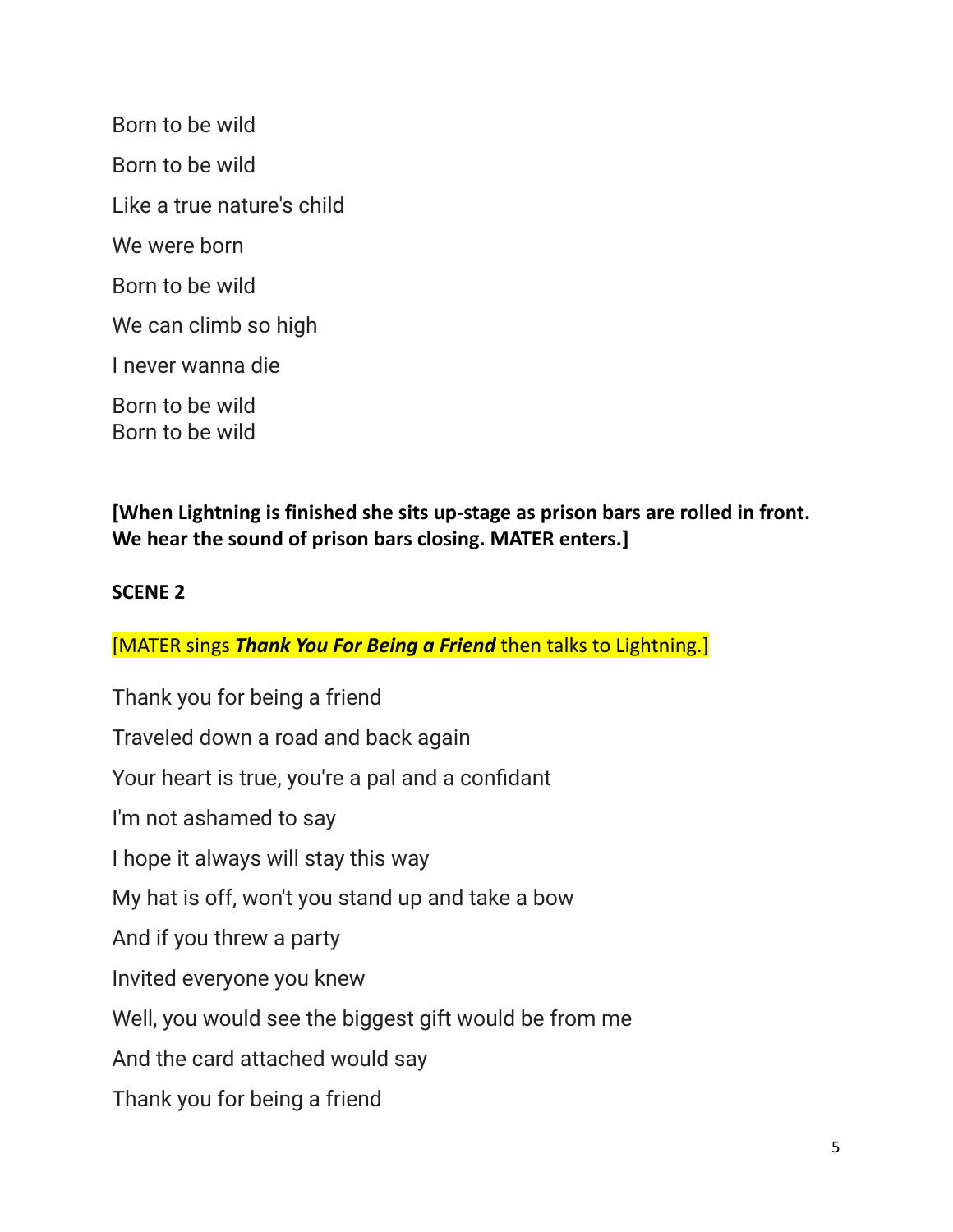Thank you for being a friend Thank you for being a friend Thank you for being a friend If it's a car you lack, I'd surely buy you a Cadillac Whatever you need, any time of the day or night I'm not ashamed to say I hope it always will stay this way My hat is off, won't you stand up and take a bow And when we both get older With walking canes and hair of gray Have no fear, even though it's hard to hear I will stand real close and say

# **ALL**

Thank you for being a friend (I wanna thank you) Thank you for being a friend (I wanna thank you) Thank you for being a friend (I wanna thank you) Thank you for being a friend (I wanna thank you)

#### **MATER**

Hey there, buddy.

## **LIGHTNING**

Buddy? I'm not your buddy. I'm a prisoner!

## **MATER**

Yeah. But, that don't mean we can't be friends.

## **LIGHTNING**

Who are you? Where am I?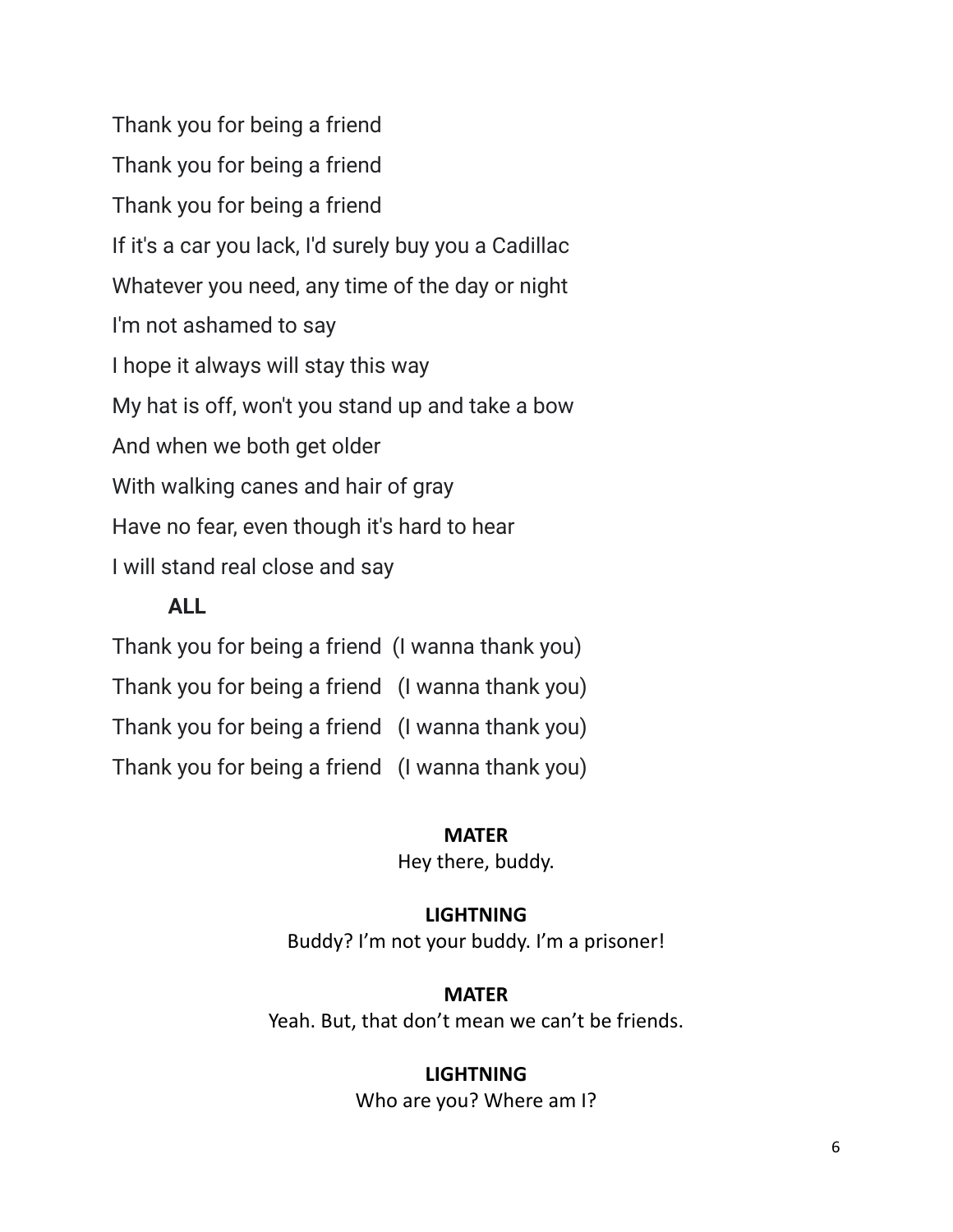#### **MATER**

The name's Mater. And, you are in Radiator Springs! The happiest little town on Route 66.

#### **LIGHTNING**

Great.

#### **MATER**

You sure did make a mess of our fair city

#### **LIGHTNING**

Come on. It wasn't that bad. Was it?

#### **MATER**

Well, you trashed the grass, knocked over a light pole, left skid marks all over the place and destroyed a mailbox. Destroying a mailbox is a federal offense you know.

#### **LIGHTNING**

It is?

#### **MATER**

I don't know. Maybe.

## **LIGHTNING**

Gosh. I was driving so fast I didn't even notice.

#### **MATER**

I bet. I never seen someone drive that fast in all my life!

## **LIGHTNING**

Look. My name is Lightning McQueen. I am a famous racecar driver. I have to get to California to race in the Piston Cup. It's the most famous race in the world! You have to let me out of here!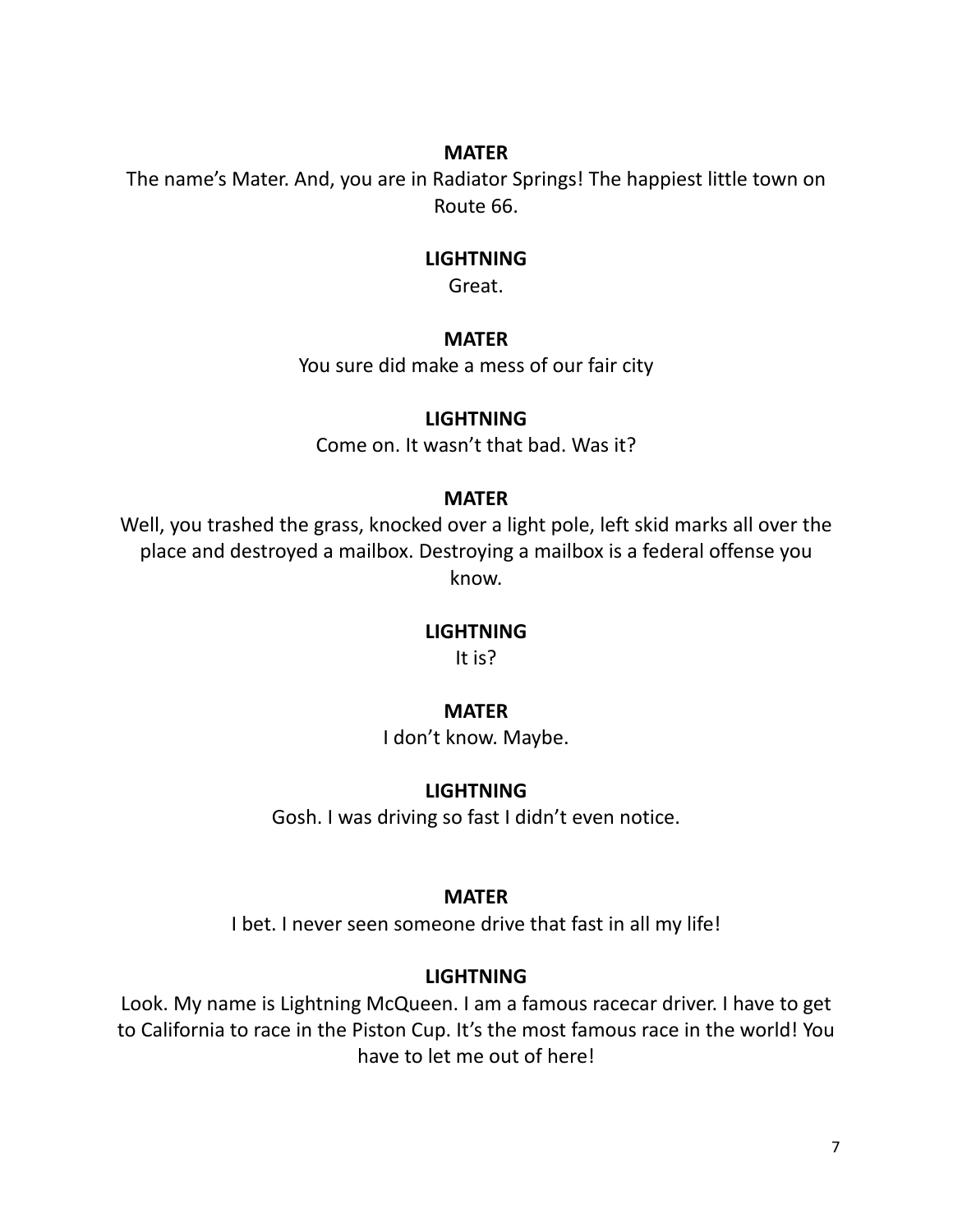#### **MATER**

Sure, I will!

#### **LIGHTNING**

You will!

#### **MATER**

Sure thing, buddy! Tomorrow I'll let you out and you will stand trial in front of the town and they will decide if you can go to your famous race or spend the next 10 years doing hard labor.

#### **LIGHTNING**

10 years?

## **MATER**

Yeah. It's gonna be so much fun. Sleep well, buddy! See ya tomorrow!

**[Mater exits singing** *Friends Forever* **as the set transforms into the courtroom and the prison bars are struck.]**

**SCENE 3**

**[Everyone from Radiator Springs enters.]**

#### **SARGE**

Traffic court will come to order!

# **LIGHTNING**

How long is this going to take? I have to get to California!

**FLO**

Where's your lawyer?

# **LIGHTNING**

I don't know. Tahiti? He has a timeshare there.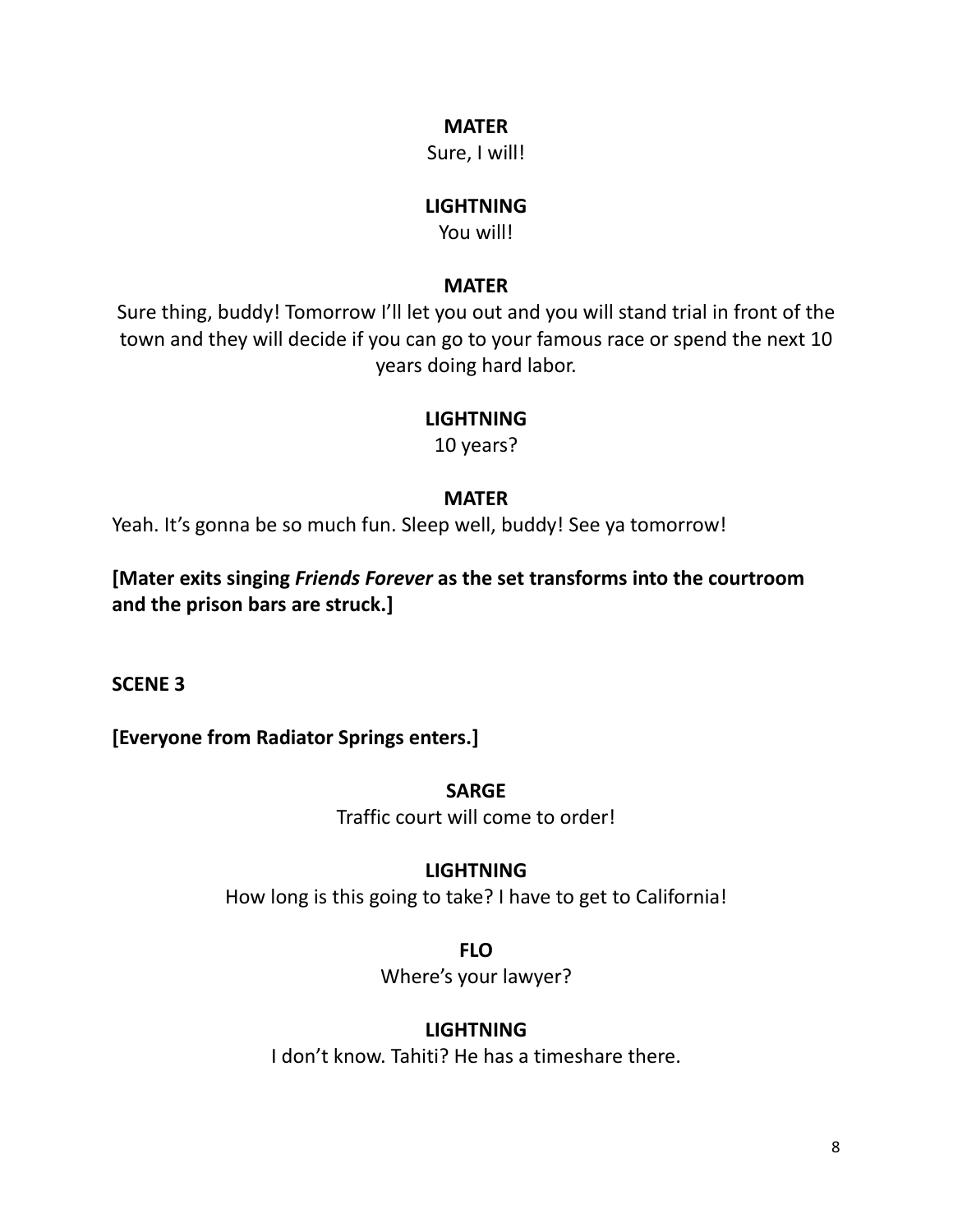#### **PHYLLIS**

If you have no lawyer, the court will assign you one, man. Hey, who wants to be this gal's lawyer?

#### **MATER**

I'll do it!

#### **LIGHTNING**

Oh, no!

#### **SARGE**

The honorable Doc Hudson is presiding. And, may Doc have mercy on your soul!

#### **LIGHTNING**

(Gulp!)

#### **[Doc enters. The others take their places.]**

**DOC**

I wanna know who's responsible for wrecking my town! I'm gonna put em in jail till they rot! I'm gonna…

**[Doc sees lightning and stops.]**

**DOC**

Throw her outta here! Case dismissed!

**LIGHTNING**

Yes!

# **MATER**

Shoot. I'm pretty good at this lawyer stuff

**[Sally enters]**

**SALLY**

Sorry, I'm late.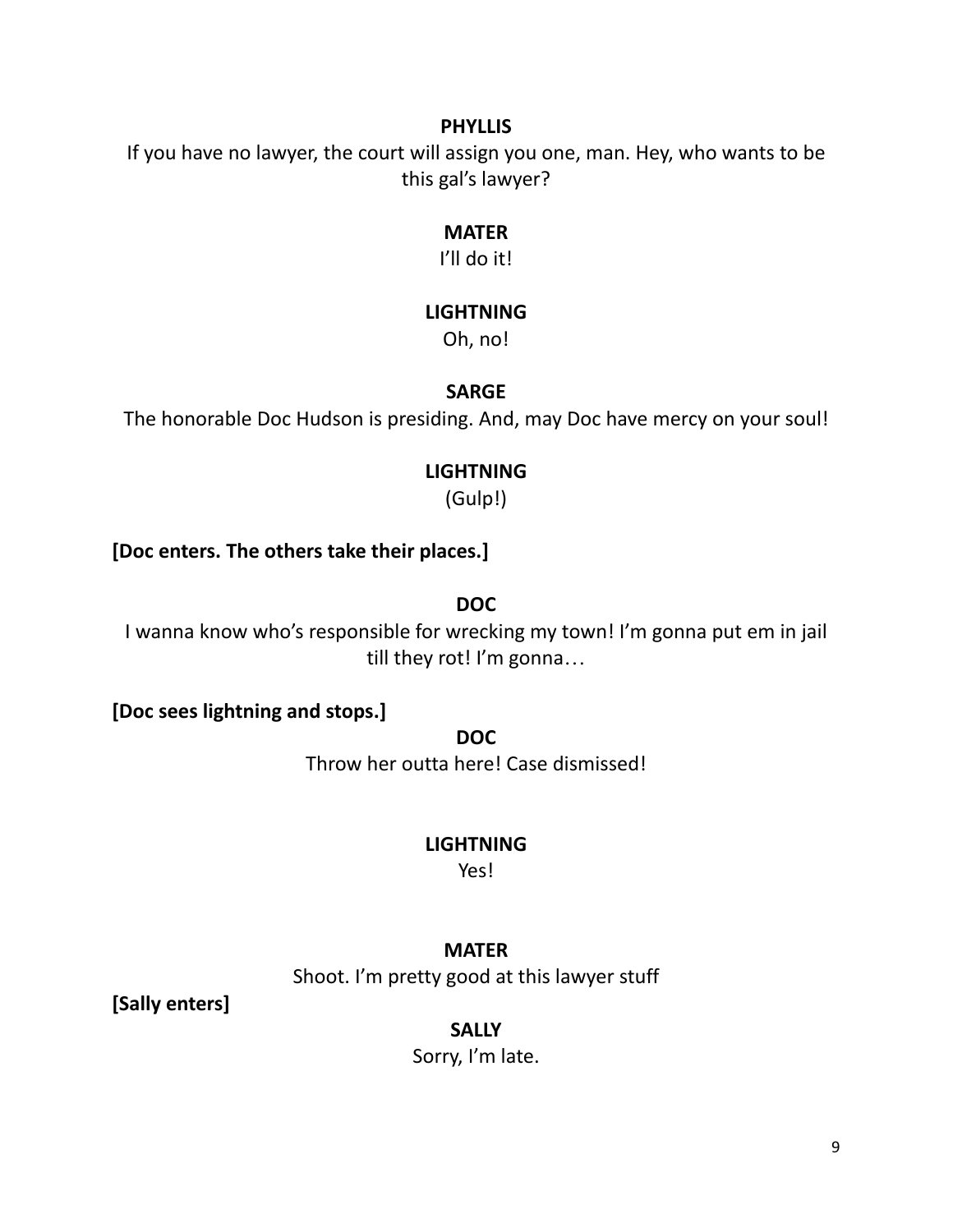#### **LIGHTNING**

She must be from my lawyer's office. Don't worry. He's letting me go.

#### **SALLY**

Letting you go?

#### **LIGHTNING**

Of course he is! Ka-chow! Now, what do you say you and I grab some dinner?

**SALLY** Hey, Mater. Hi ya, folks.

#### **ALL**

Hi, Sally!

## **LIGHTNING**

You know her?

#### **MATER**

Sure! She's the town attorney!

#### **SALLY**

Come on, Doc. Make her fix the road. The town needs this.

#### **DOC**

No! I know their type. Race car drivers. That's the last thing this town needs.

#### **SALLY**

Okay. I didn't want to have to do this… Fellow citizens!!!

**DOC**

I was afraid of this.

## **SALLY**

It is our job and our pleasure to take care of the travelers on our beautiful stretch of the "mother road" – Route 66!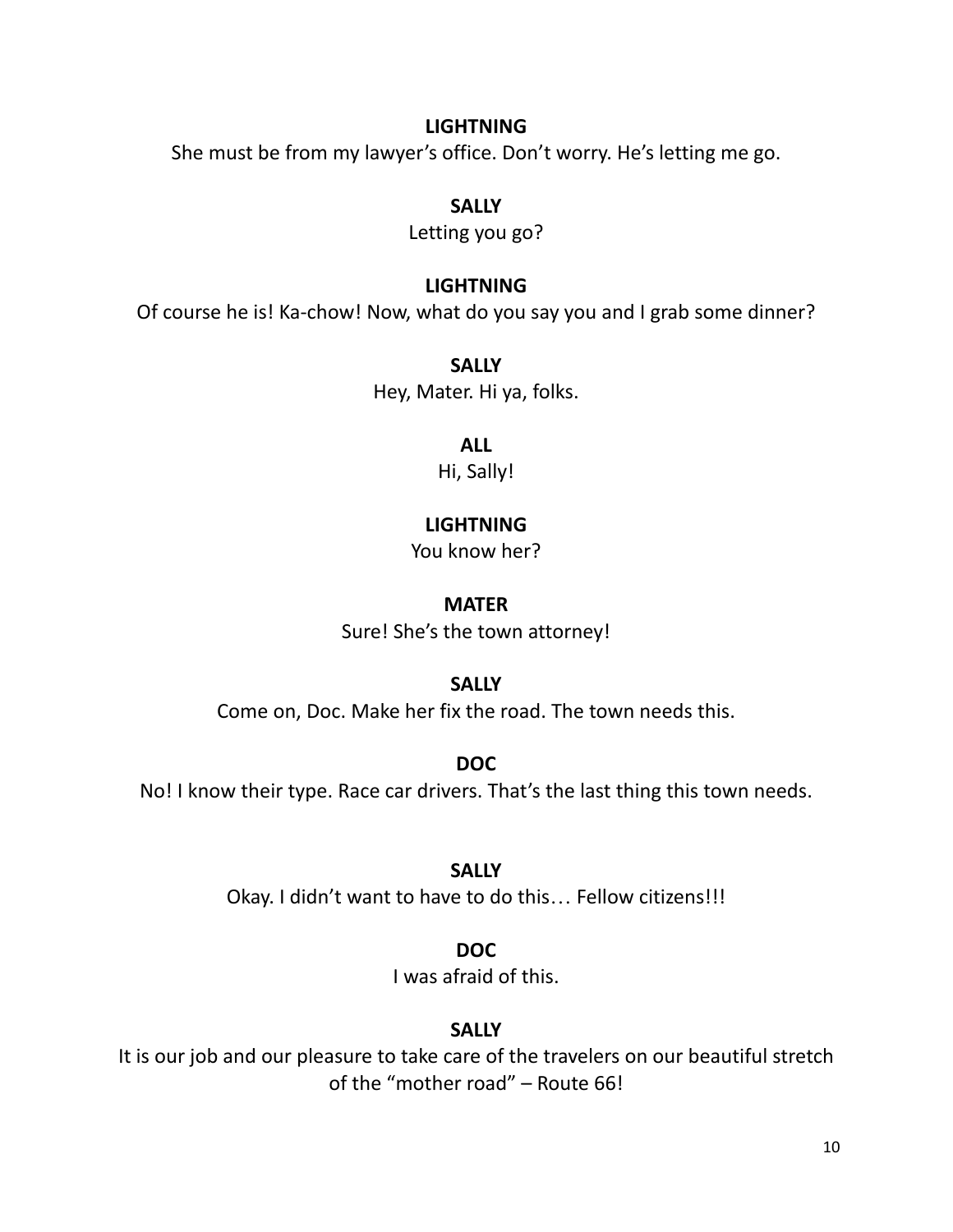#### **RAMONA**

Travelers? What travelers?

#### **FLO**

You can say that again. Business was bad before. Now, it will be even worse.

#### **SALLY**

And, how are we to take care of those travelers if there is not a safe road for them to drive on?

#### **PHYLLIS**

That's a good question, man.

#### **SALLY**

So, don't you think the person responsible should fix our road?

**ALL**

Yeah!

#### **LIGHTNING**

No!

#### **SALLY**

So, what do you want this racecar driver to do?

**ALL**

Fix the road!

#### **SALLY**

Say it again!

## **ALL**

Fix the road!

#### **SALLY**

One more time!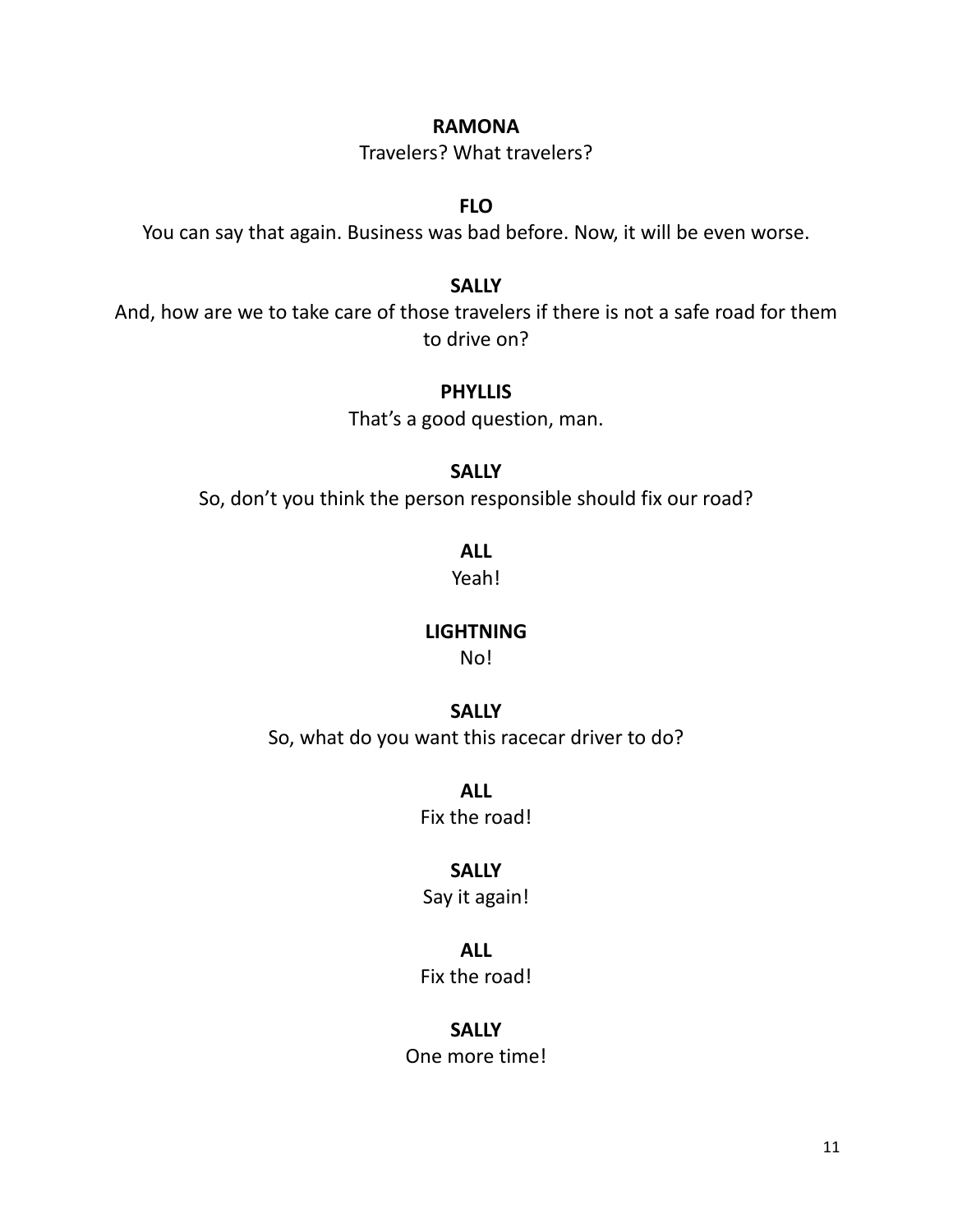#### **ALL**

#### Fix the road!

# **DOC**

Order in the court! Seems like my mind has been changed.

## **ALL**

## Hooray!

# **[Group song "Route 66"]**

Well, if you ever plan to motor west

Jack, take my way, it's the highway, that's the best

Get your kicks on Route 66

Well, it winds from Chicago to L.A.

More than two-thousand miles all the way

Get your kicks on Route 66

Well, it goes through St. Louis

Joplin, Missouri, Oklahoma City looks oh-so pretty

You'll see Amarillo... a-Gallup, New Mexico

Flagstaff, Arizona, don't forget Winona

Kingman, Barstow, San Bernardino

Would you get hip to this kindly tip And take that California trip? Get your kicks on Route 66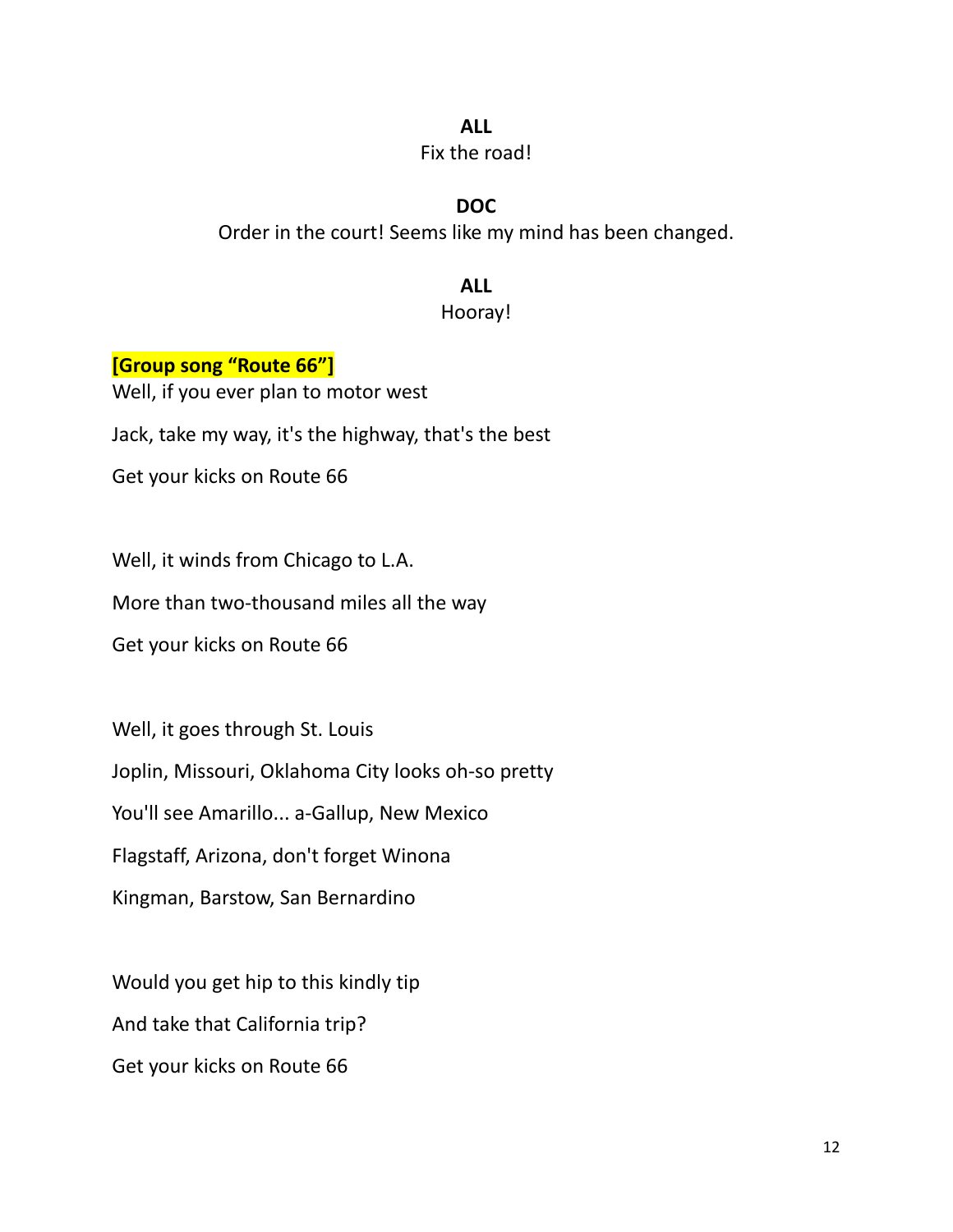It goes through St. Louis, A-Joplin, Missouri A-Oklahoma City looks oh-so pretty You'll see Amarillo....a-Gallup, New Mexico Flagstaff, Arizona, don't forget Winona Kingman, Barstow, San Bernardino

Would you get hip to this kindly tip Take that California trip? Get your kicks on Route 66 Get your kicks on Route 66 Get your kicks on Route 66

**[Scene change. A sidewalk in Radiator Springs.]**

#### **SCENE 4**

**[Flo puts on her apron/chef jacket. She is in a hurry. Ramona enters]**

#### **RAMONA**

Where are you off to in such a rush?

#### **FLO**

Work! That traffic hearing made me late and it's all you can eat pancake day!

#### **RAMONA**

Yummy! Hey, why don't you slow down and go for a ride with me? I just painted a Ford Mustang and it needs a test drive.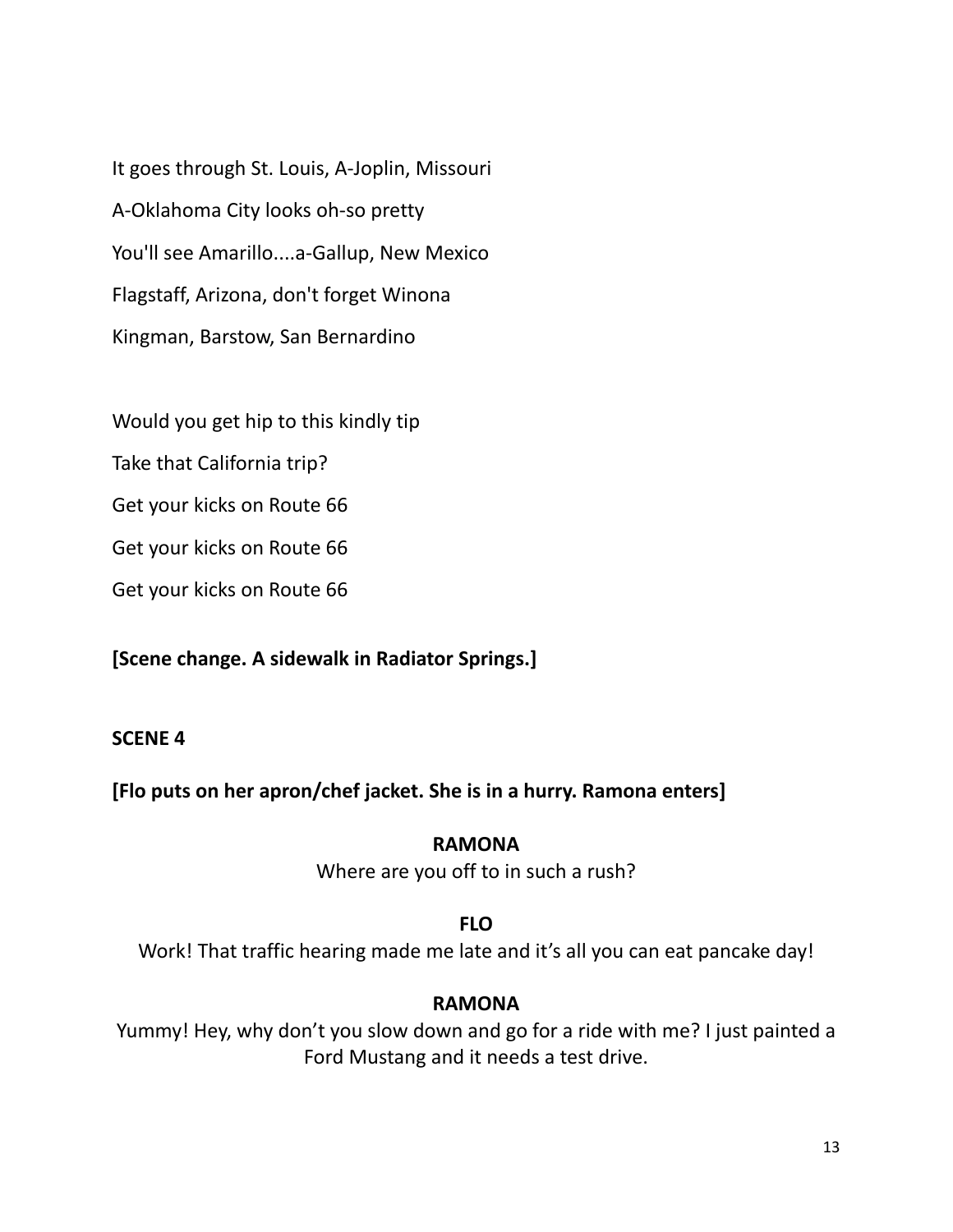#### **FLO**

Sorry, Ramona. But, I can't a-ford to. I have to get to work!

## **[Flo sings 9 to 5 by Dolly Parton]**

Tumble outta bed and [stumble](https://genius.com/5036227/Dolly-parton-9-to-5/Tumble-outta-bed-and-stumble-to-the-kitchen) to the kitchen Pour myself a cup of [ambition](https://genius.com/814327/Dolly-parton-9-to-5/Pour-myself-a-cup-of-ambition) Yawnin' and [stretchin'](https://genius.com/4386185/Dolly-parton-9-to-5/Yawnin-and-stretchin-and-try-to-come-to-life) and try to come to life Jump in the shower and the blood starts [pumpin'](https://genius.com/5036224/Dolly-parton-9-to-5/Jump-in-the-shower-and-the-blood-starts-pumpin) Out on the [streets,](https://genius.com/5036195/Dolly-parton-9-to-5/Out-on-the-streets-the-traffic-starts-jumpin-with-folks-like-me-on-the-job-from-9-to-5) the traffic starts jumpin' With [folks](https://genius.com/5036195/Dolly-parton-9-to-5/Out-on-the-streets-the-traffic-starts-jumpin-with-folks-like-me-on-the-job-from-9-to-5) like me on the job from 9 to 5

[Working](https://genius.com/5036191/Dolly-parton-9-to-5/Working-9-to-5-what-a-way-to-make-a-living) 9 to 5, what a way to make a living Barely gettin' by, it's all taking and no giving They just use your mind and they never give you credit It's enough to drive you crazy if you let it

9 to 5, yeah, they got you where they want you There's a better life and you think about it don't you It's a rich man's game no [matter](https://genius.com/5265333/Dolly-parton-9-to-5/Its-a-rich-mans-game-no-matter-what-they-call-it) what they call it And you spend your life [putting](https://genius.com/5265946/Dolly-parton-9-to-5/And-you-spend-your-life-putting-money-in-his-wallet) money in his wallet

They let you dream just to watch them [shatter](https://genius.com/5036232/Dolly-parton-9-to-5/They-let-you-dream-just-to-watch-them-shatter) [You're](https://genius.com/2588619/Dolly-parton-9-to-5/Youre-just-a-step-on-the-boss-mans-ladder) just a step on the boss man's ladder But you got dreams he'll never take away In the same boat with a lot of your friends [Waiting](https://genius.com/5264747/Dolly-parton-9-to-5/Waiting-for-the-day-your-ship-will-come-in-and-the-tides-gonna-turn-an-its-all-gonna-roll-your-way) for the day your ship will come in And the tide's gonna turn an' it's all [gonna](https://genius.com/5264747/Dolly-parton-9-to-5/Waiting-for-the-day-your-ship-will-come-in-and-the-tides-gonna-turn-an-its-all-gonna-roll-your-way) roll your way

[Working](https://genius.com/5036191/Dolly-parton-9-to-5/Working-9-to-5-what-a-way-to-make-a-living) 9 to 5, what a way to make a living Barely gettin' by, it's all taking and no giving They just use your mind and you never get the credit It's enough to drive you crazy if you let it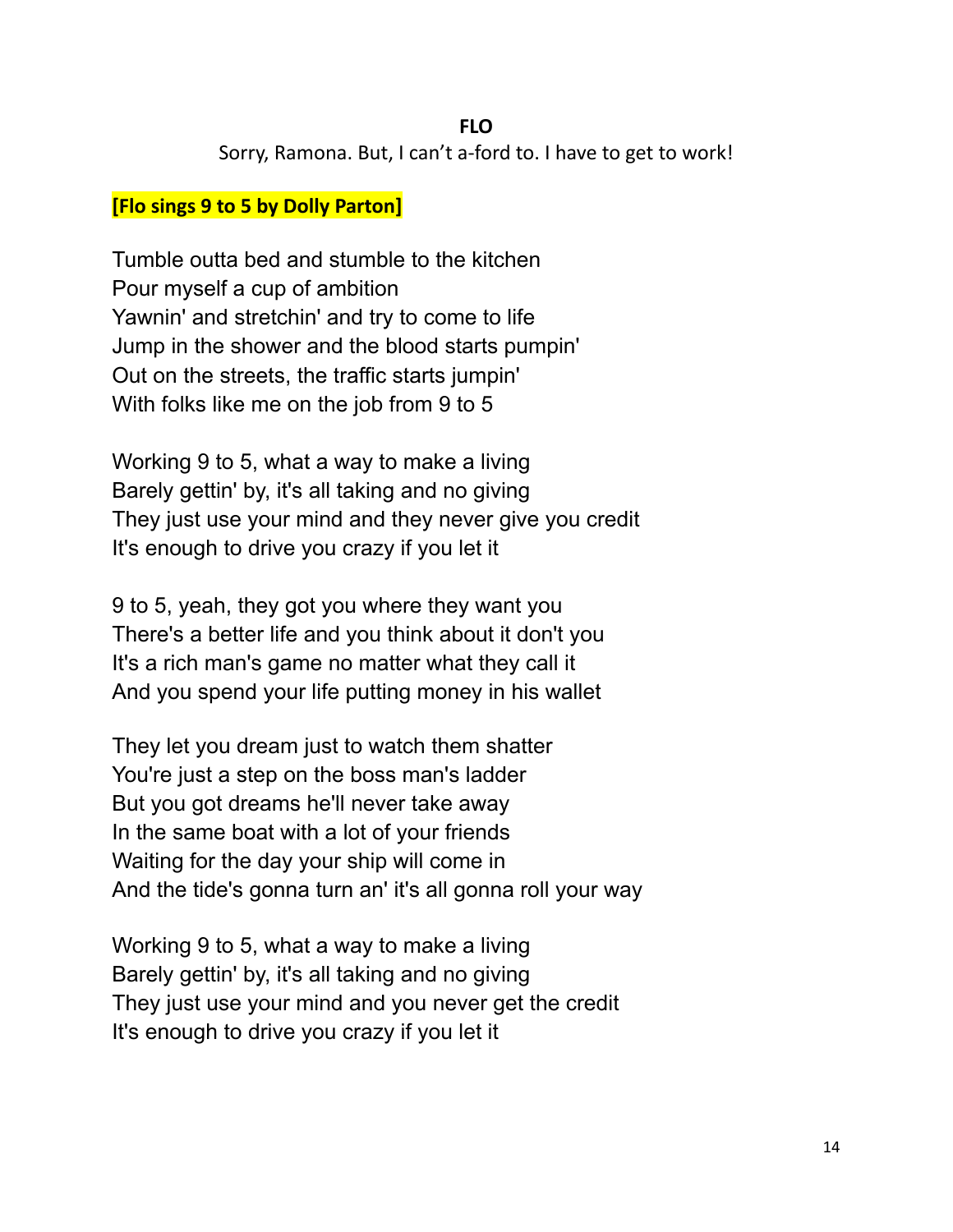9 to 5, yeah, they got you where they want you There's a better life and you think about it don't you It's a rich man's game no [matter](https://genius.com/5265333/Dolly-parton-9-to-5/Its-a-rich-mans-game-no-matter-what-they-call-it) what they call it And you spend your life [putting](https://genius.com/5265946/Dolly-parton-9-to-5/And-you-spend-your-life-putting-money-in-his-wallet) money in his wallet

9 to 5, what a way to [make](https://genius.com/5036191/Dolly-parton-9-to-5/Working-9-to-5-what-a-way-to-make-a-living) a living Barely gettin' by, it's all taking and no giving They just use your mind and they never give you credit It's enough to drive you crazy if you let it

9 to 5, yeah, they got you where they want you There's a better life and you think about it don't you It's a rich man's game no [matter](https://genius.com/5265333/Dolly-parton-9-to-5/Its-a-rich-mans-game-no-matter-what-they-call-it) what they call it And you spend your life [putting](https://genius.com/5265946/Dolly-parton-9-to-5/And-you-spend-your-life-putting-money-in-his-wallet) money in his wallet

9 to 5, yeah,

#### **RAMONA**

I have an idea.

# **FLO**

## What is it?

# **RAMONA**

Why don't you have Doc sentence the new prisoner to wash the dishes for you?

**[Ramona laughs.]**

## **FLO**

Ha, ha. Yeah, right.

# **RAMONA**

Then, you and I can cruise!

# **FLO**

You cruise around too much.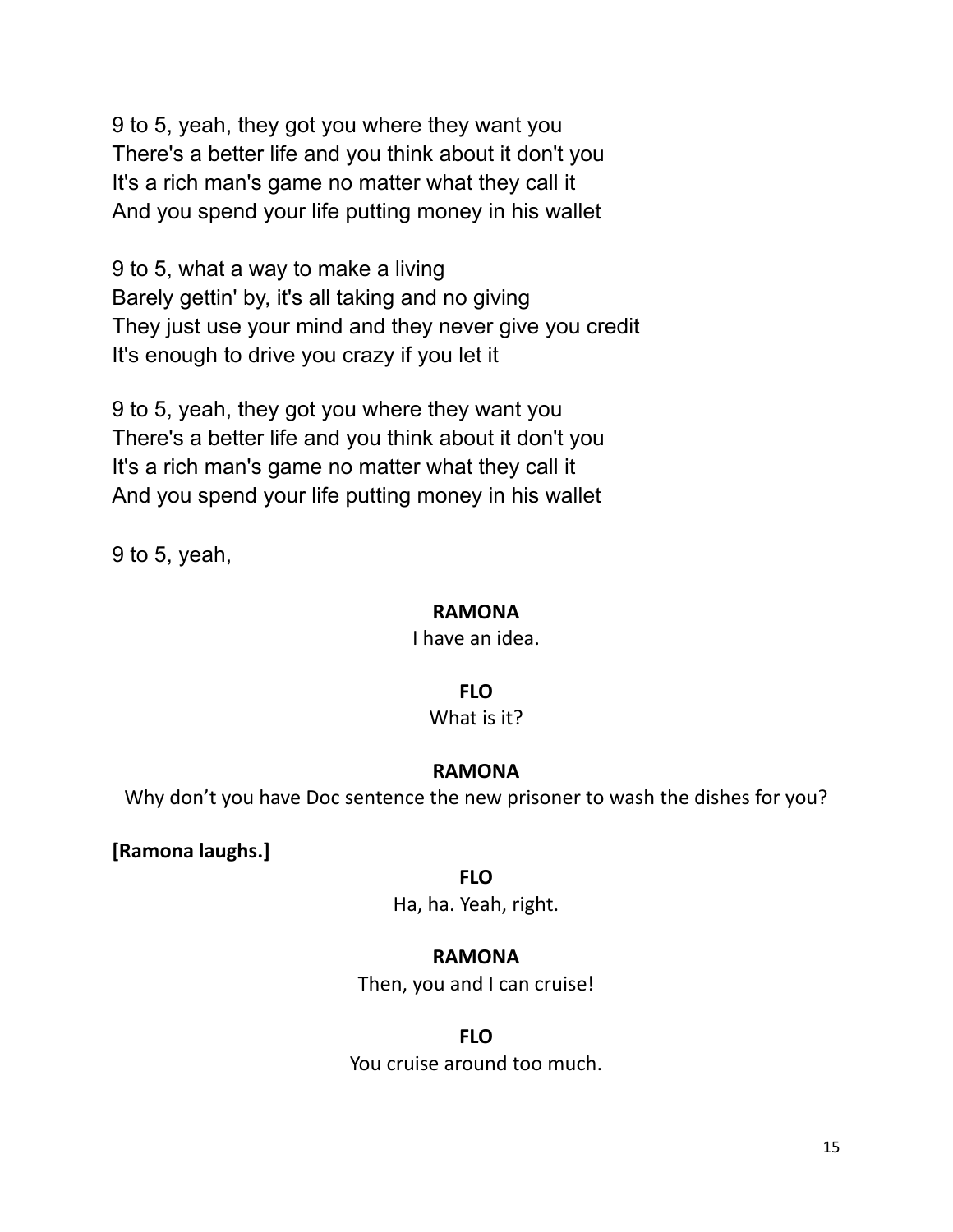#### **RAMONA**

Sometimes you have to slow down and take in the scenery.

#### **FLO**

Why don't you slowly walk me to work.

#### **RAMONA**

Sounds good to me!

#### **FLO**

Then you can slowly help me set the tables, sweep the floor, polish the silverware, take out the garbage and wash the dishes?

#### **RAMONA**

I rolled right into that one.

**[Flo and Ramona exit.]**

#### **SCENE 5 [Bob and Darlene enter]**

#### **BOB**

And now a Piston Cup update. It seems rookie sensation and Piston Cup hopeful, Lightning McQueen has gone...missing!

#### **DARLENE**

That's right, Bob. No one has heard hide nor hair from McQueen since she sped off for California! I sure hope nothing happened to her.

#### **BOB**

Me too, Darlene. Lightning McQueen is a great racer, but let's face it. She's reckless. And, with the firing of her entire team there is no one looking out for her.

#### **DARLENE**

Agreed, Bob. Let's just hope that the excitement of the big race didn't get the better of her and that she's just laying low to give Chick Hicks a false sense of security.

#### **BOB**

I sure hope so, Darlene.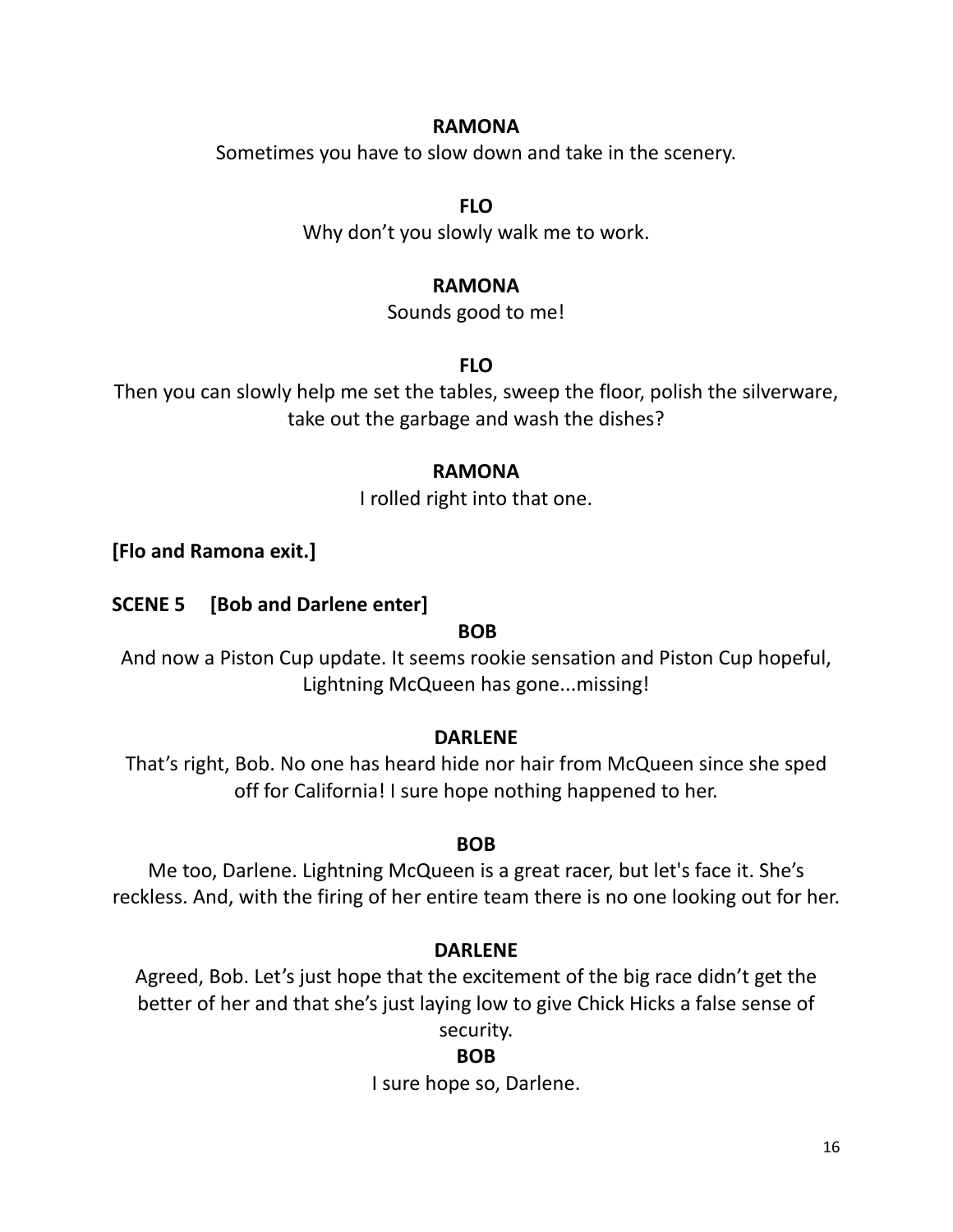**[Bob and Darlene exit.]**

**SCENE 5**

**[Jimi Hendrix** *Star Spangled Banner* **plays as Phyllis and Sarge enter.]**

## **SARGE**

Will you turn down that noise!

# **PHYLLIS**

You gotta respect the classics, man.

# **SARGE**

Respect! Don't talk to me about respect! That's what's wrong with these kids today!

# **PHYLLIS**

Here we go again.

# **SARGE**

That racecar driver ruined our town!

# **PHYLLIS**

She's gonna fix it, man. You just gotta give her a chance.

# **SARGE**

She doesn't deserve a chance! We didn't get "chances" in my day. In my day we were groomed to be - men!

[Sarge sings *Stouthearted Men*]

You who have dreams, if you act they'll come true To turn your dreams to a fact, it's up to you If you have the soul and the spirit Never fear it, you'll see it through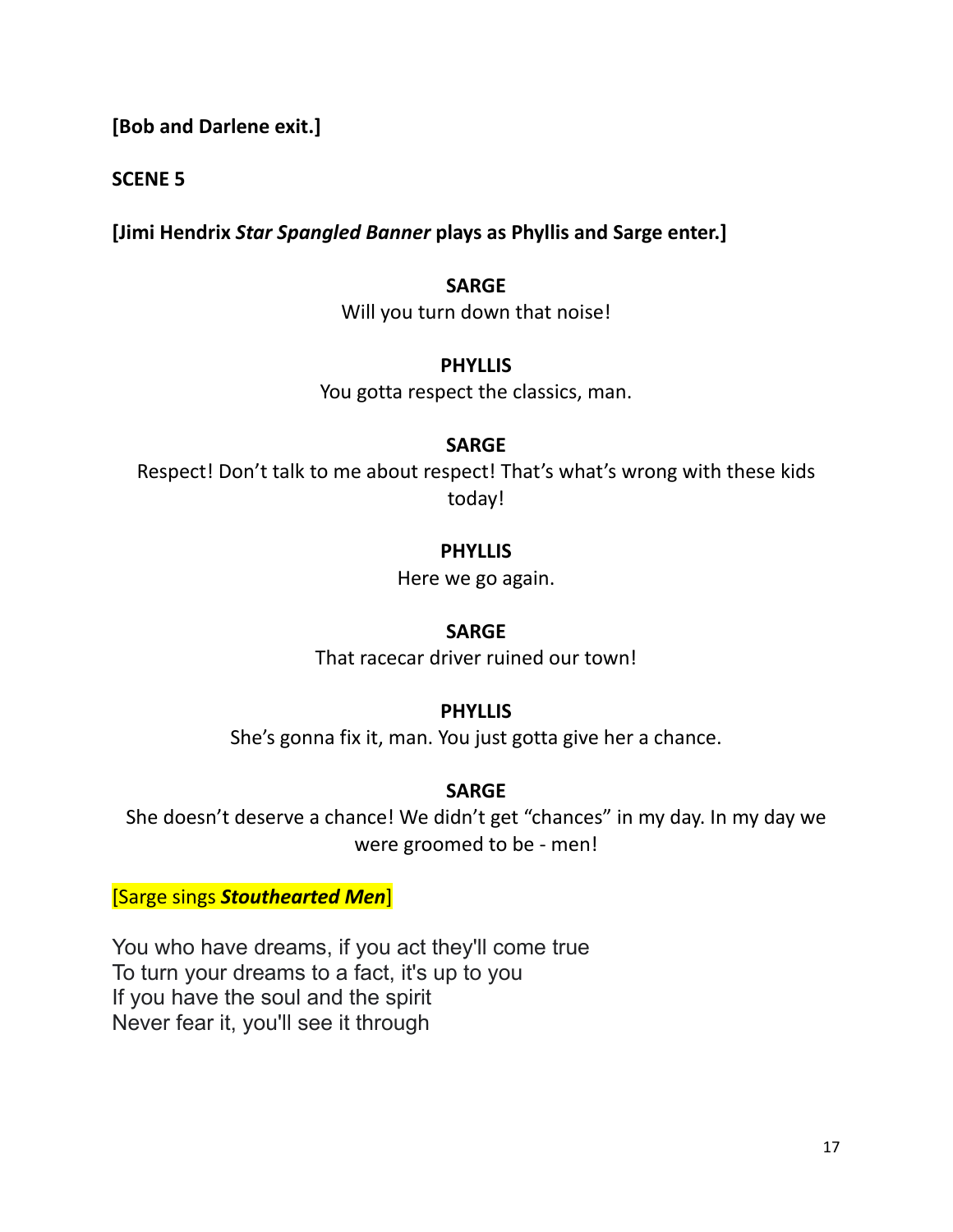Hearts can inspire Other hearts with their fire For the strong obey When a strong man shows them the way

Give me some men who are stouthearted men Who will fight for the right they adore Start me with ten who are stouthearted men And I'll soon give you ten thousand more

Shoulder to shoulder and bolder and bolder They grow as they go to the fore Then there's nothing in the world can halt or mar a plan When stouthearted men can stick together man to man

Oh, give me some men who are stouthearted men Who will fight for the right they adore…

#### **PHYLLIS**

That was great, man. And, you are right.

#### **SARGE**

I am? I mean. Of course I am! You know, I think this is the first time you and I have agreed on anything.

## **PHYLLIS**

Yeah. It's nice.

#### **SARGE**

It is.

#### **PHYLLIS**

Except…

## **SARGE**

Oh, here it comes.

## **PHYLLIS**

Haven't *you* ever made a mistake, man?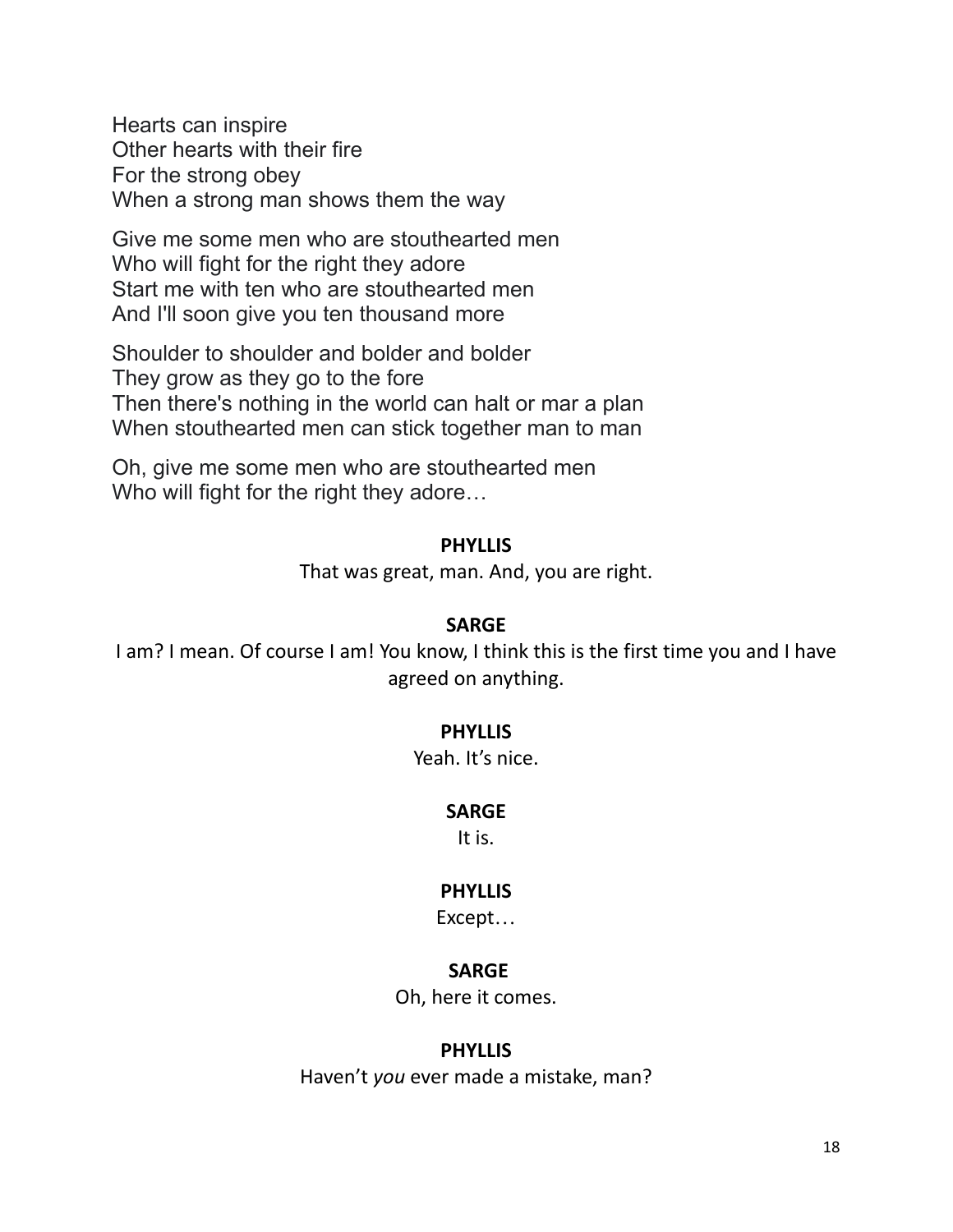#### **SARGE**

A mistake? A mistake? I… I… I guess so.

#### **PHYLLIS**

Sure. We all have.

#### **SARGE**

But, I don't think that race car driver is *sorry* for her mistake.

# **PHYLLIS**

Oh, I think she is, man. Deep down. And, if we give her a chance she may learn something. And, we might too. Like I always say. Mistakes are for learning.

[Phyllis sings "Livin In The Moment" by Jason Mraz]

If this life is one act, Why do we lay all these traps

We put them right in our path, When we just wanna be free

I will not waste my days Making up all kinds of ways

To worry about all the things That will not happen to me

So I just let go of what I know I don't know

And I know I'll only do this by

Living in the moment, Living my life

Easy and breezy

With peace in my mind

With peace in my heart

Peace in my soul

Wherever I'm going, I'm already home

Living in the moment

I'm letting myself off for all things I've done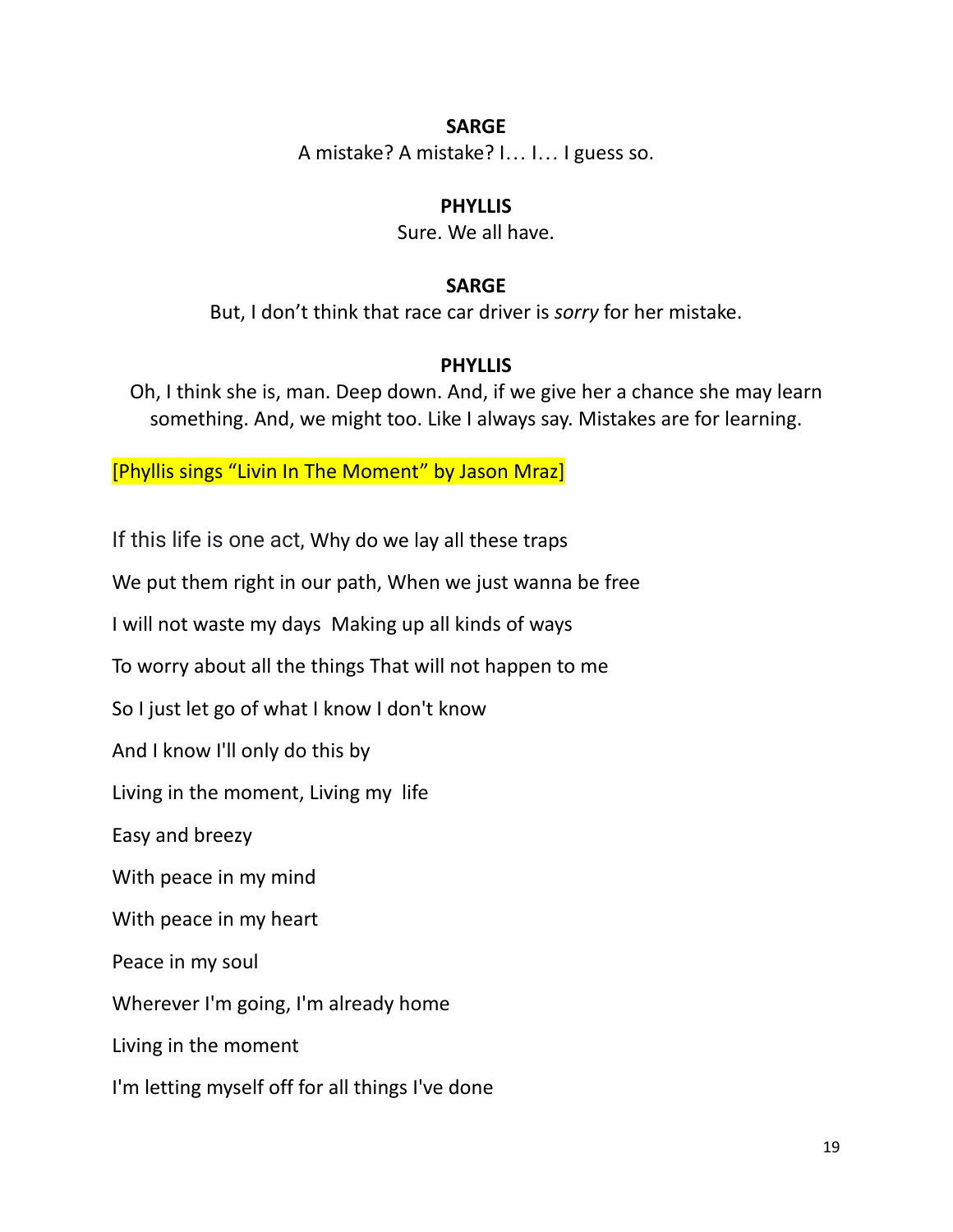I let my past go past And now I'm having more fun I'm letting go of the thoughts That do not make me strong And I believe this way can be the same for everyone And if I fall asleep I know you'll be the one who'll always remind me To live in the moment, Living my life Easy and breezy, With peace in my mind I got peace in my heart, Got peace in my soul Wherever I'm going, I'm already home I can't walk through life facing backwards I have tried, I tried more than once to just make sure And I was denied the future I'd been searching for But I spun around and searched no more By living in the moment, Living my life Easy and breezy, With peace in my mind I got peace in my heart, Got peace in my soul Wherever I'm going, I'm already home I'm living in the moment, I'm living my life Just taking it easy With peace in my mind I got peace in my heart, I got peace in my soul Oh, wherever I'm going, I'm already home I'm living in the moment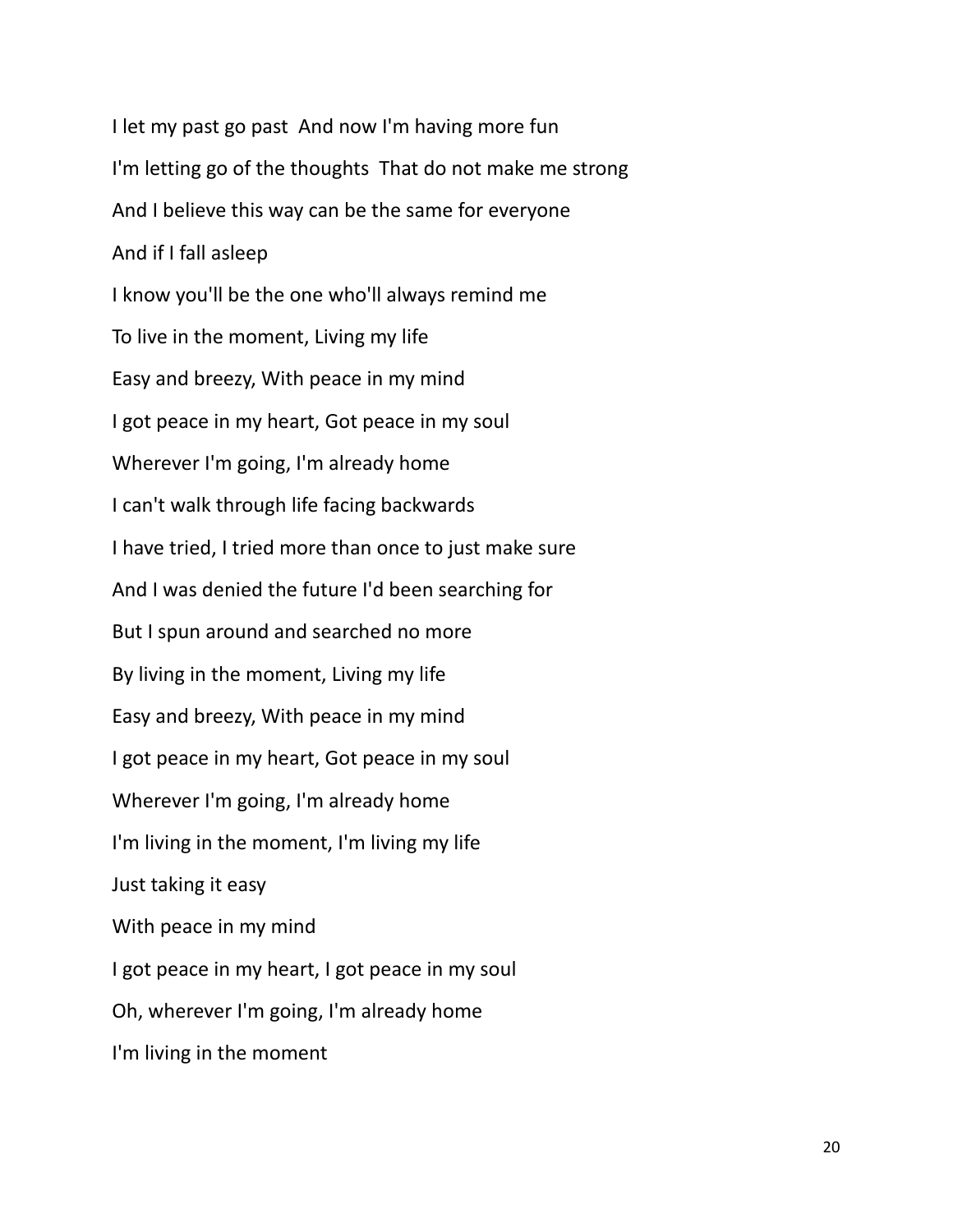#### **SARGE**

Okay. I'll give her a chance. But, just one.

#### **PHYLLIS**

That's the spirit, man!

## **SARGE**

Come on. Let's go to Flo's for something to eat.

#### **PHYLLIS**

Cool! It's all you can eat Pancake Day!

## **SARGE**

Race ya!

**[Sarge carefully runs off.]**

#### **PHYLLIS**

Wait up, man!

**[Phyllis follows.]**

**SCENE 6**

# **[Kori and Chick enter.]**

## **KORI**

And now a quick Piston Cup update. Still no sign of Lightning McQueen! Meanwhile, Chick Hicks was the first to arrive in California for the big race.

# **CHICK**

It doesn't surprise me Lightning McQueen has gone missing. I won't be surprised if she doesn't show up at all. She's scared! And, who could blame her? I mean, look at me! I am racing! She knows she doesn't stand a chance at beating me! The Piston Cup is mine!

**[**Kori and Chick hicks sing *"Champion"***]**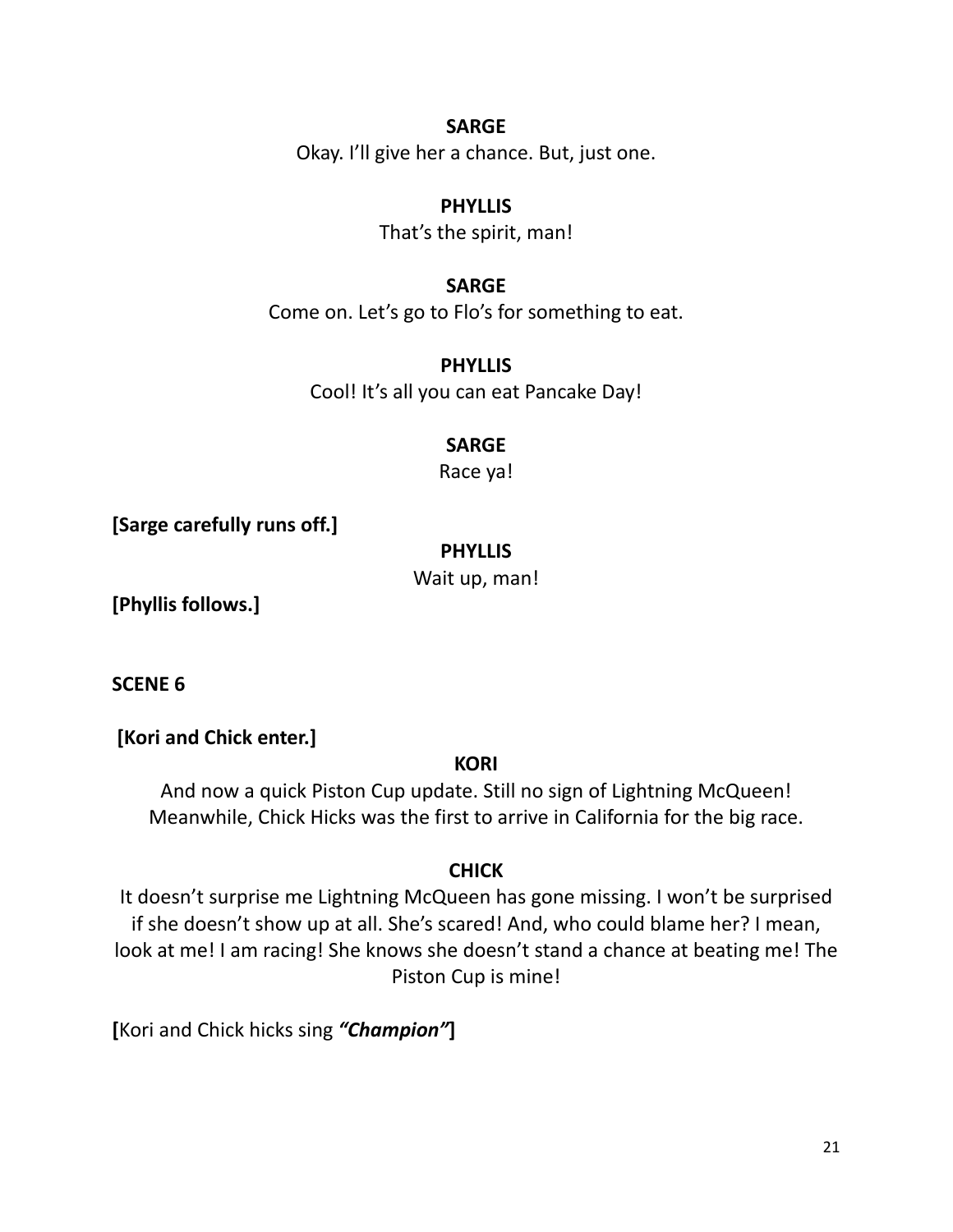## **(Chick Hicks)**

I'll be the last one standing Two hands in the air, I'm a champion You'll be looking up at me when it's over I live for the battle, I'm a soldier, yeah I'm a fighter like Rocky Put your flag on your back like Ali Yeah, I'm the greatest I'm stronger Paid my dues, can't lose, I

I've been working my whole life, And now it's do or die

I am invincible, unbreakable, unstoppable, unshakeable They knock me down, I get up again I am the champion, you're gon' know my name You can't hurt me now, I can't feel the pain I was made for this, yeah, I was born to win. I am the champion

#### (Kori)

When they write your story They gonna say that you did it for the glory But don't think that you did it for the fame, yeah You did it for the love of the game, yeah And this is the chance we're taking All them old records, you're breaking All you people watching on the TV You go ahead, watch the race and you'll see

I've been waiting my whole life, To see my name in lights

## **(Chick and Kori)**

I am invincible, unbreakable Unstoppable, unshakeable They knock me down, I get up again I am the champion, you're gon' know my name You can't hurt me now, I can't feel the pain I was made for this, yeah, I was born to win. I am the champion, oh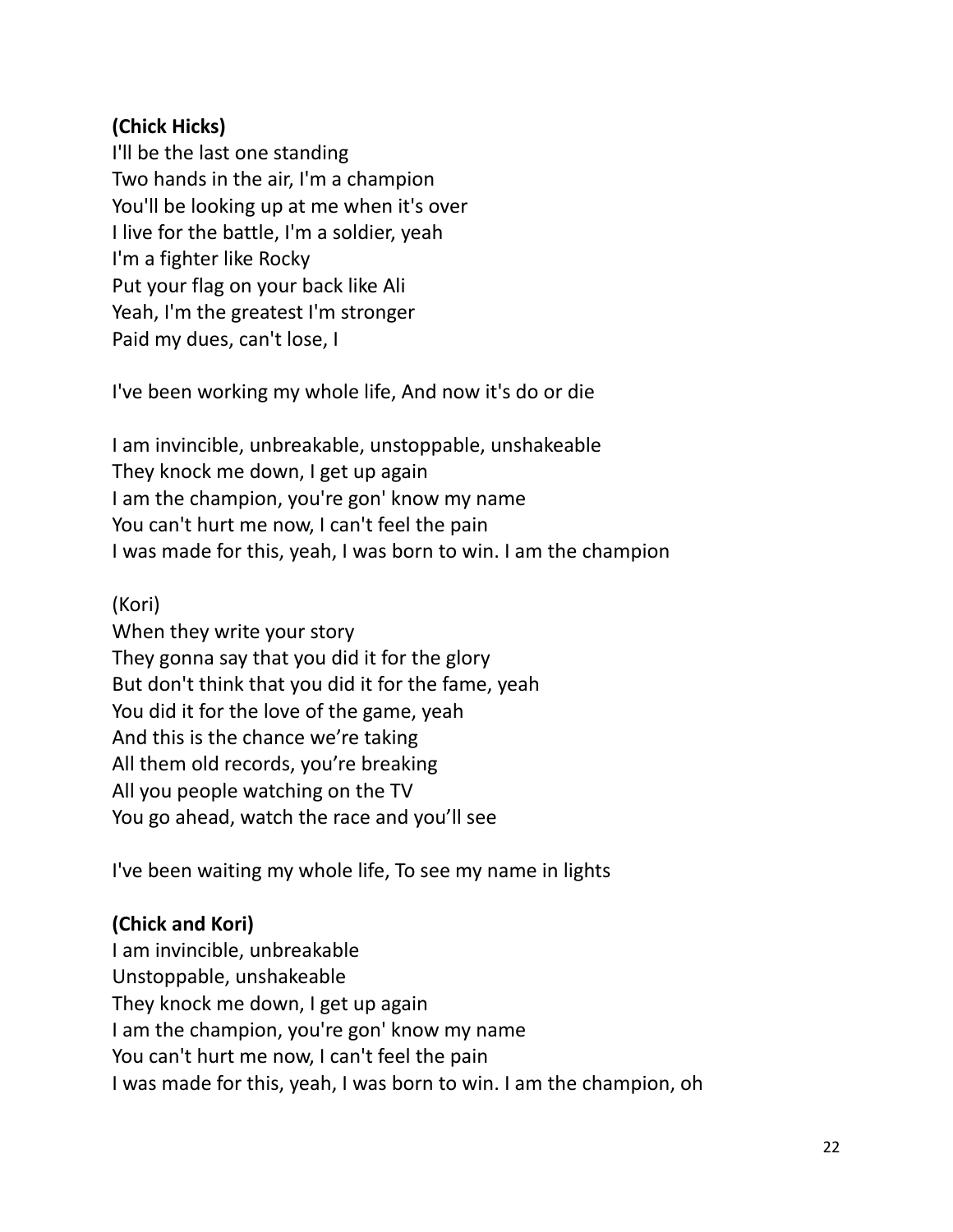**SCENE 7**

**[Lightning enters with tools and begins working. Sally enters.]**

**[Sally checks Lightning's progress. Lightning is working.]**

**SALLY**

How's it going?

**[Lightning is startled.]**

#### **LIGHTNING**

Ahh!

**[Sally is startled.]**

#### **SALLY**

Ahh!

#### **LIGHTNING**

You scared me.

## **SALLY**

You scared *me.* Scaring you, I mean. Scared me. I mean, I scared myself. Scaring you. Uh, how's it going?

## **LIGHTNING**

Have a look for yourself.

**[Sally looks out.]**

## **SALLY**

(surprised) Wow! You are doing a really good job.

## **LIGHTNING**

Don't act so surprised.

## **SALLY**

It's just that -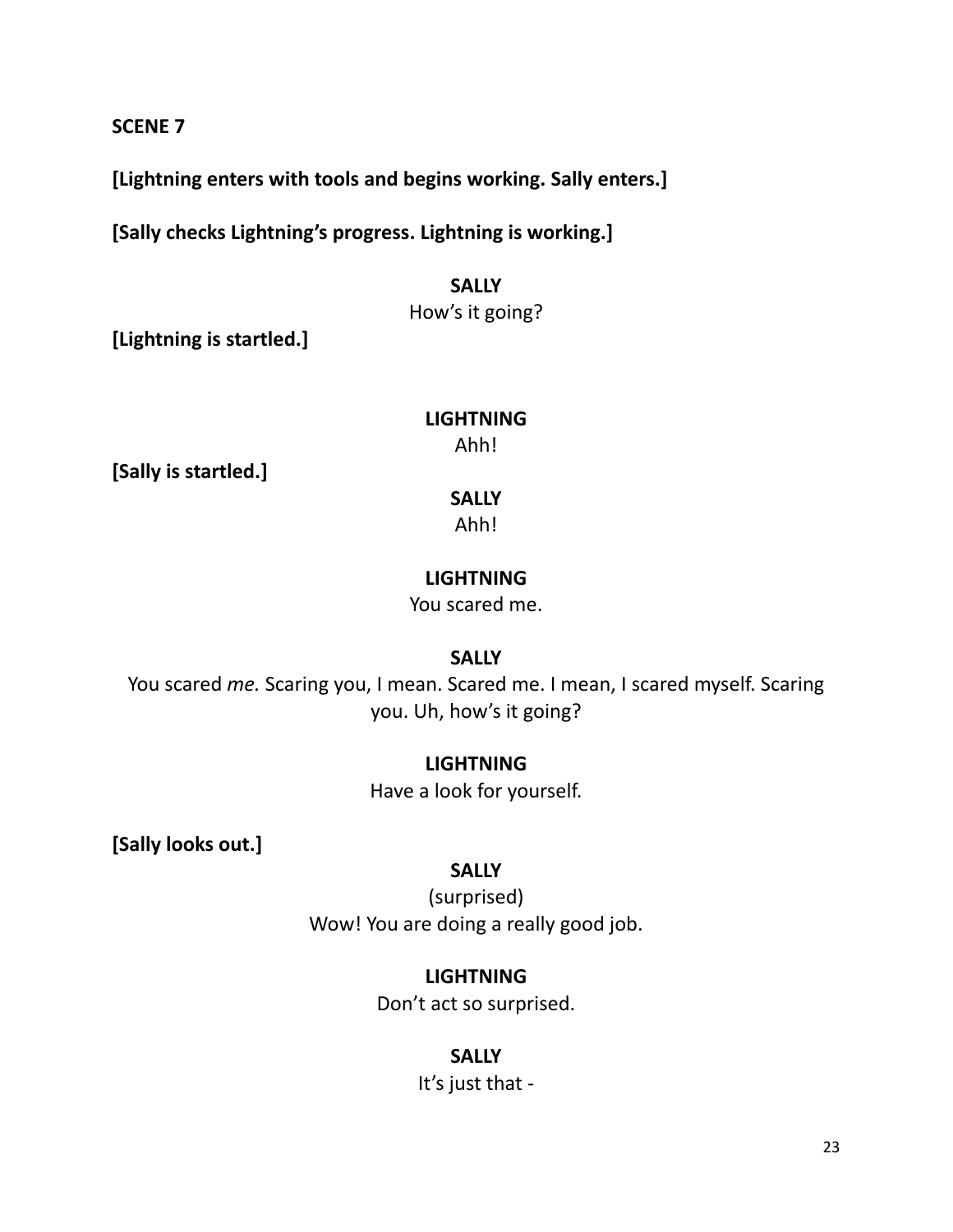#### **LIGHTNING**

You didn't think I could do anything except drive fast and make trouble.

## **SALLY**

Something like that.

# **LIGHTNING**

I know how to work hard. I wasn't always a rich and famous racecar driver. It took work. And, perseverance. Preparation, perseverance and a positive attitude.

**[Lightning chuckles to himself.]**

#### **SALLY**

What's so funny?

## **LIGHTNING**

The 3P's. It's a song my Dad used to sing to me. I haven't thought about that song in a long time.

## **SALLY**

Sing it to me.

## **LIGHTNING**

No.

**SALLY** Why? Can't sing?

## **LIGHTNING**

I can sing.

# **SALLY**

Then sing it.

[Lightning and Sally sing **3P's**.]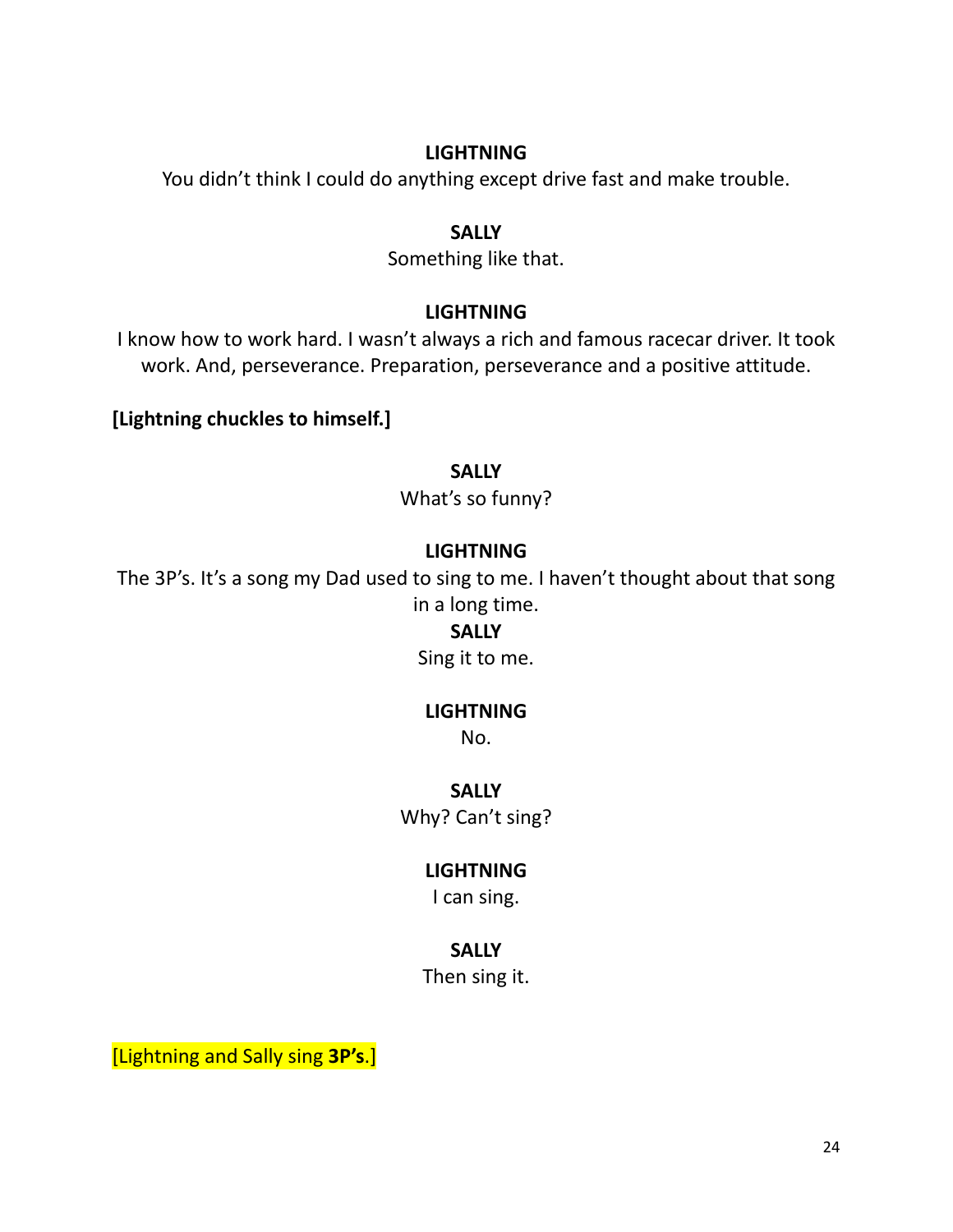#### **3P's By Rick Apicella**

Preparation, Perseverance, and a Positive attitude! Preparation, Perseverance and a Positive attitude!

Practice every day No matter what they say You have to work for what you get And if you don't make it Your first time out MOVE ON! It's on to the next

Be good to yourself Get plenty of rest And, always be on time And, when your moment comes again Stand tall and smile and shine!

Preparation, Perseverance and a Positive Attitude! Preparation, Perseverance and a Positive attitude!

#### **SALLY**

I like it.

#### **LIGHTNING**

I like it, too. It helped me get to where I am.

#### **SALLY**

And, where is that?

#### **LIGHTNING**

Radiator Springs I guess.

**[They laugh.]**

#### **SALLY**

Is that such a bad thing?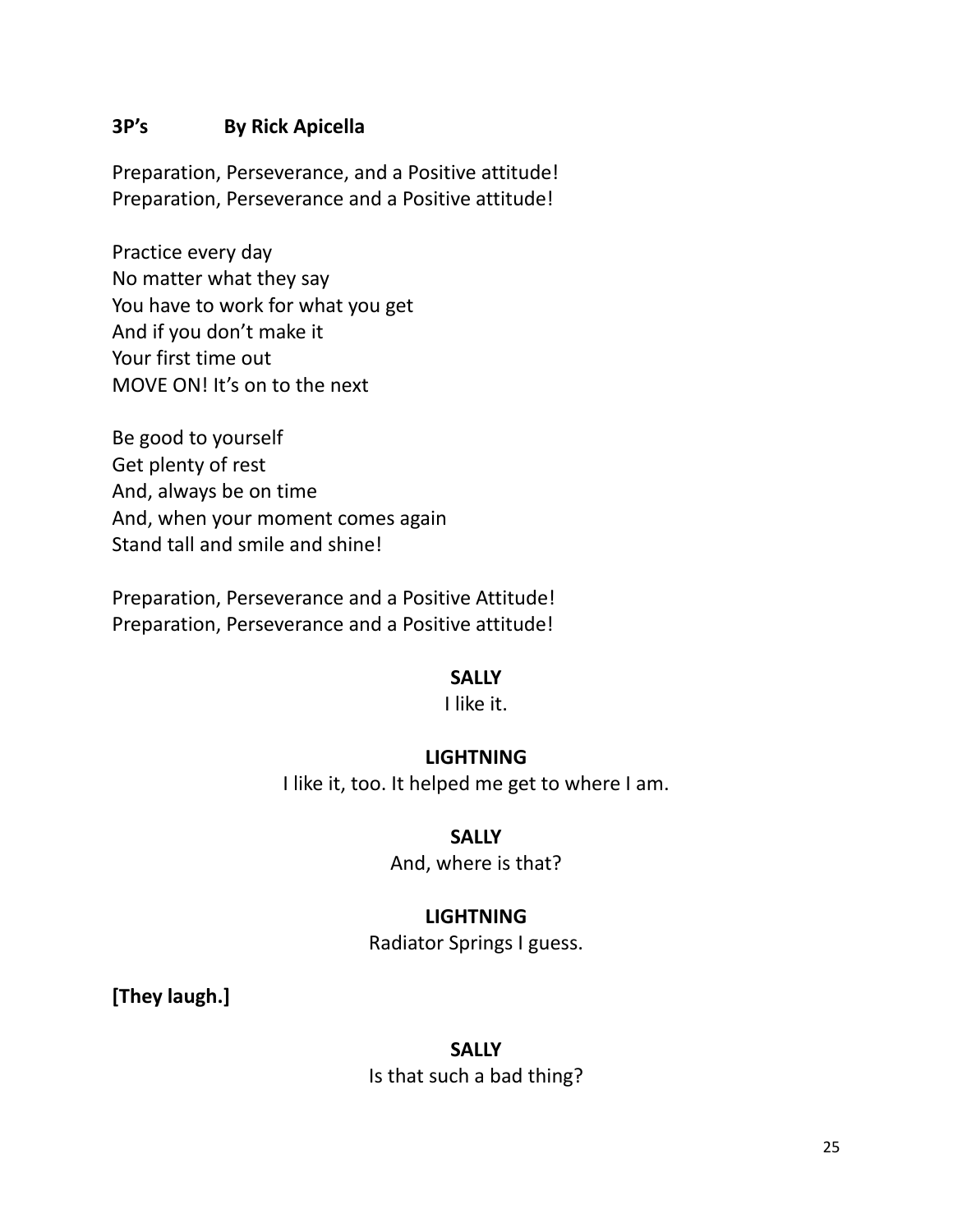#### **LIGHTNING**

No. It's not. What made you move to Radiator Springs?

## **SALLY**

I fell in love.

# **LIGHTNING**

Oh. Rich lawyer?

**[Sally laughs.]**

## **SALLY**

No. I fell in love with the town. And, it needed me.

[Sally and ALL sing *Our Town* by James Taylor] **[Movement/dance sequence for entire cast]**

Long ago, but not so very long ago The world was different, oh yes it was You settled down and you built a town and made it live And you watched it grow, it was your town

Time goes by, time brings changes, you change too Nothing comes that you can't handle, so on you go You never see it coming when the world caves in on you On your town, there's nothing you can do

Main street isn't main street anymore Lights don't shine as brightly as they shone before Tell the truth, lights don't shine at all In our town

Sun comes up each morning, just like it's always done Get up, go to work, start the day You open up for business that's never gonna come As the world rolls by a million miles away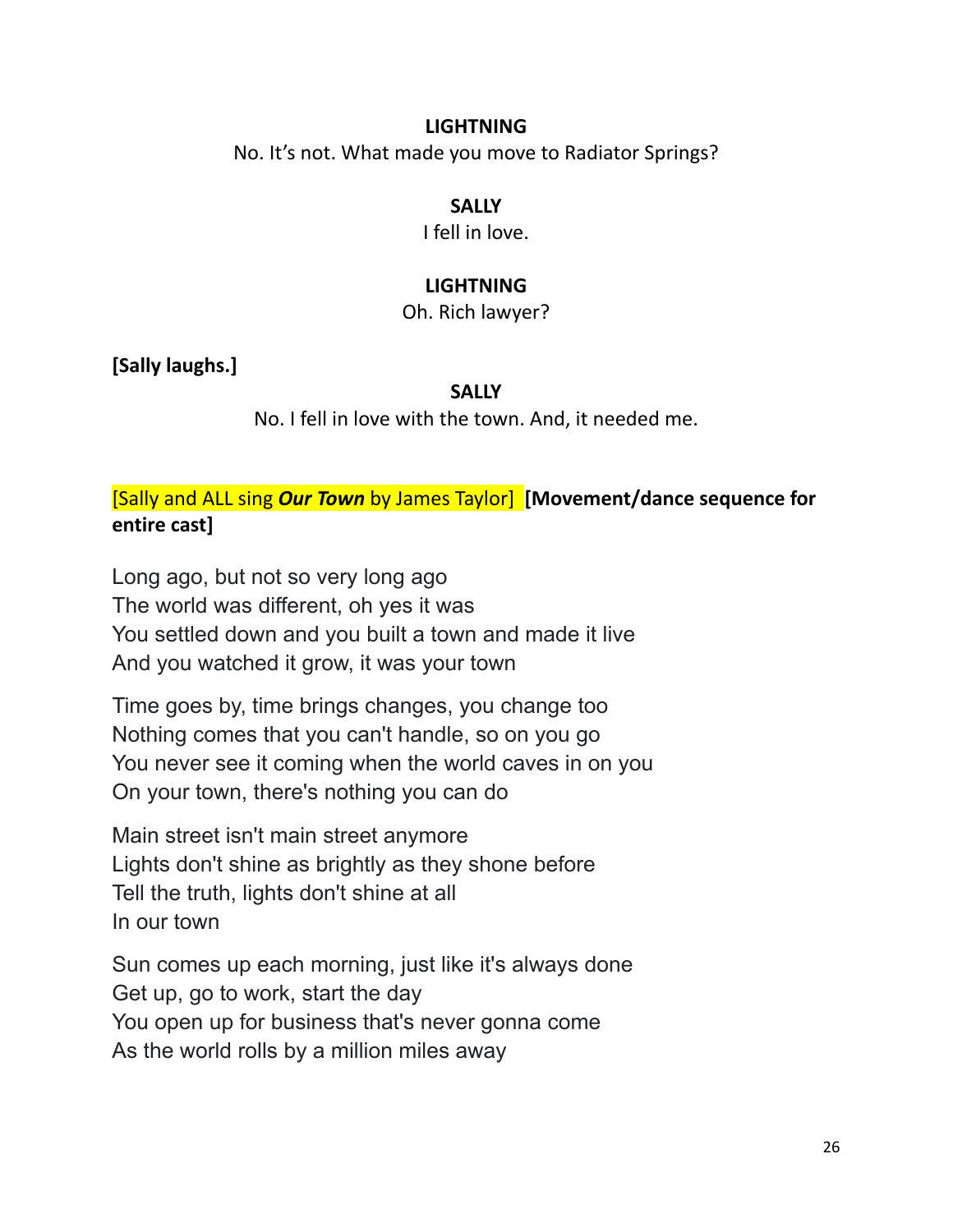# **ALL**

Main street isn't main street anymore No one seems to need us like they did before It's hard to find a reason left to stay **Sally** But it's our town, love it anyway Come what may, it's our town

# **[Lightning exits. Everyone else remains.]**

**SCENE 7**

## **SALLY**

Well, it's been two weeks, Doc.

## **RAMONA**

She did a good job with the road. She even fixed the lights in my shop!

**FLO**

She fixed the lamp post. And, took my garbage out all week!

# **MATER**

She fixed the mailbox! And, we went fishing together! She's the best best friend a guy could ever have!

# **PHYLLIS**

She painted my fence, man! Electric pink! Far out!

# **SARGE**

She even brought old glory back to me when it blew away in the storm. She's a good young woman. Patriotic!

## **SALLY**

So, what do you say, Doc? Can she go to her race?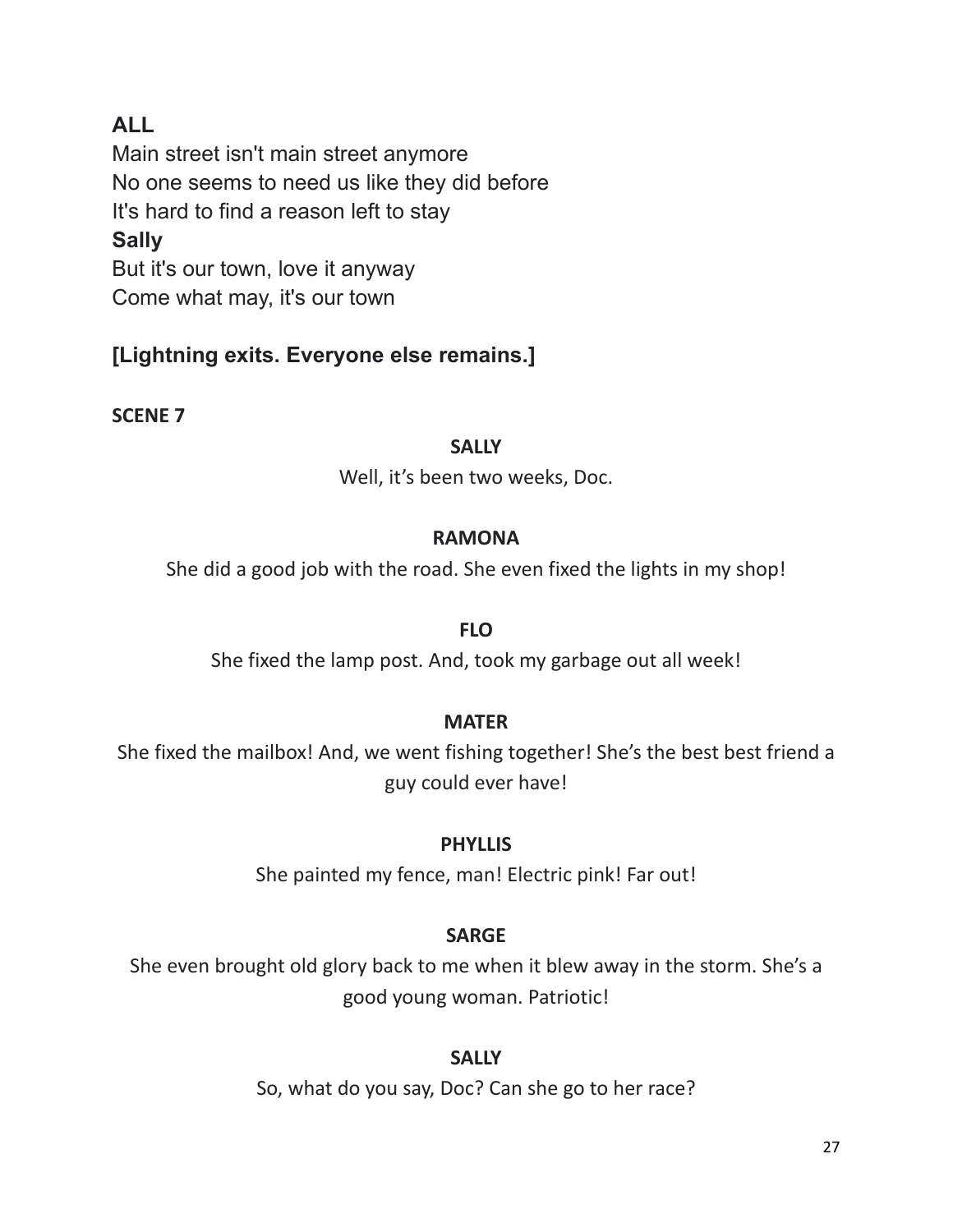#### **DOC**

Maybe.

## **ALL**

Maybe?

# **DOC**

Tell her I want to see her.

**[Everyone exits except Doc. Lightning enters.]**

# **LIGHTNING**

You wanted to see me?

# **DOC**

You've done a good job of fixing our town.

# **LIGHTNING**

Thanks.

# **DOC**

And, you are free to go to your race.

# **LIGHTNING**

Fantastic!

# **DOC**

If…you are ready.

# **LIGHTNING**

Ready?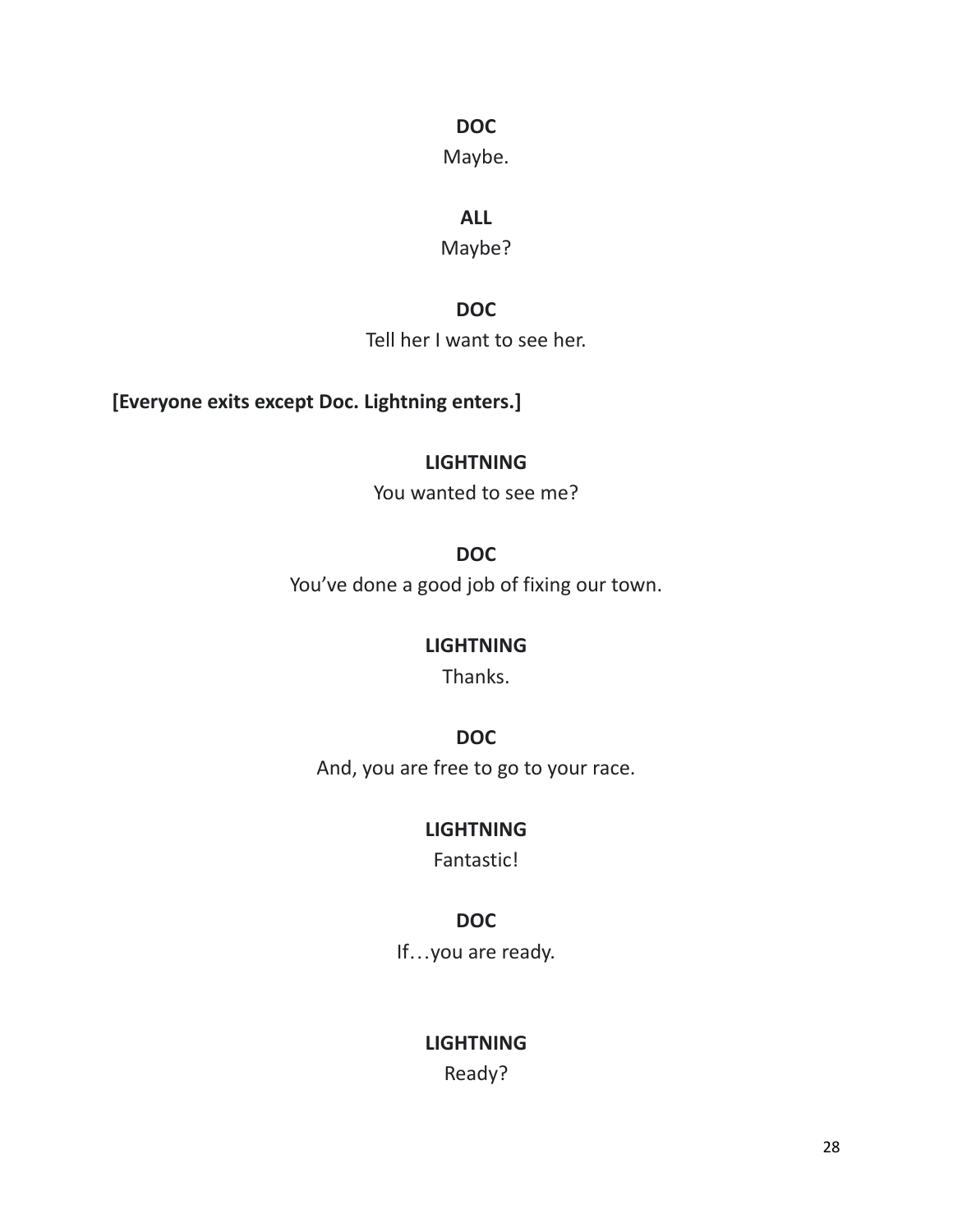## **DOC**

If you want to win the Piston Cup you need to focus! You can't drive wild like you always do! You have to have a game plan! And, you have to have a team.

## **LIGHTNING**

What do you know about racing? You're just a doctor. And, a judge. And, from what Flo tells me, one heck of a baker.

**[Doc holds out three medals]**

**DOC**

And, a champion.

# **LIGHTNING**

Three Piston Cup medals? Oh, my gosh. You're The Fabulous Hudson Hornet!

## **DOC**

Once upon a time, kid.

# **LIGHTNING**

You're the greatest race car driver who ever lived! You've won more Piston Cup Championships than anyone! I don't believe this! You have to tell me your secret to becoming a champion!

# **DOC**

There is no secret! It's very simple. You can have all the talent in the world but you will never succeed unless you learn to be part of a team.

**[Everyone enters.]**

## **DOC**

That goes for racing. That goes for a community. That goes for life. It's always better when we are together.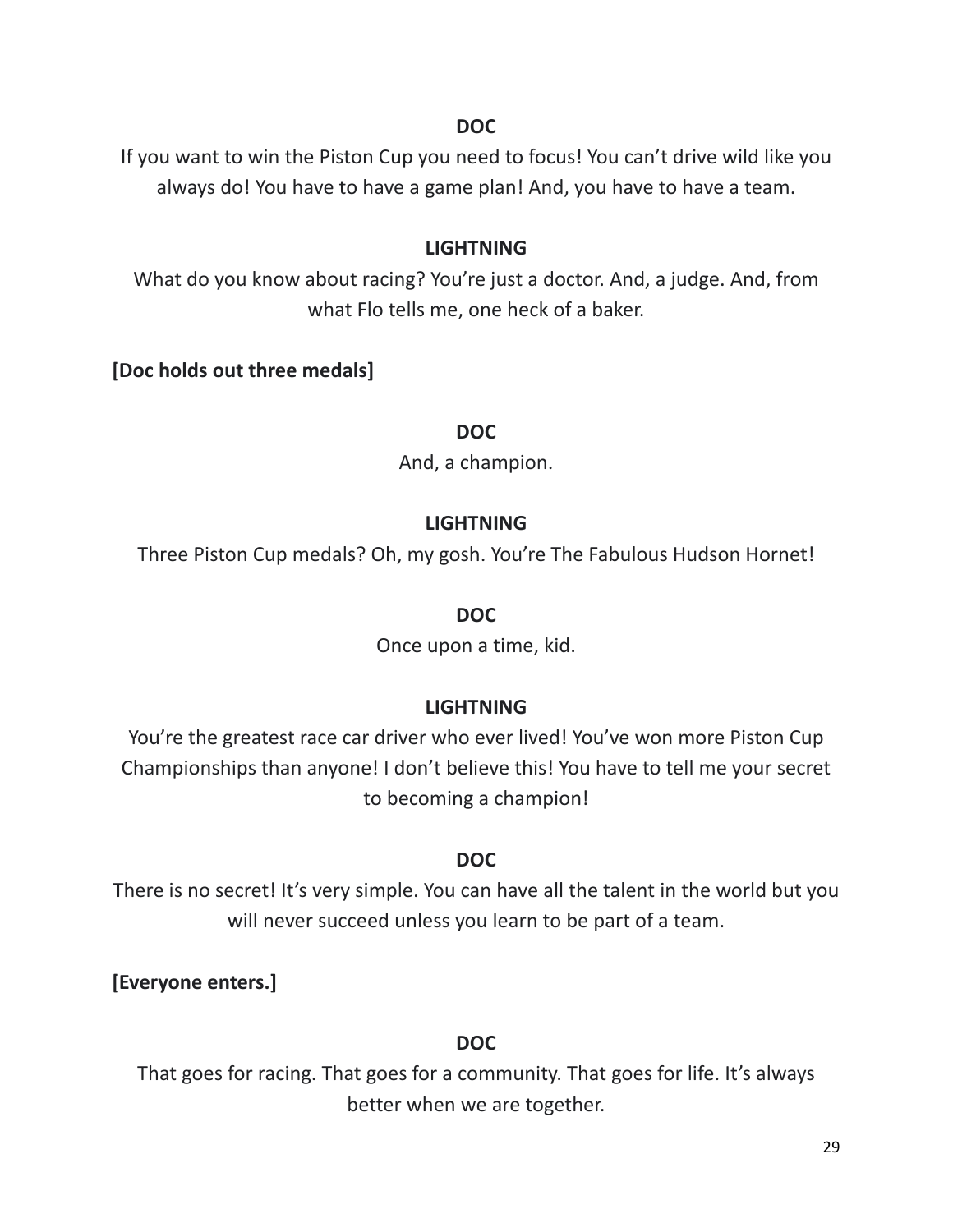## [Doc sings *Lean on Me*]

Sometimes in our lives We all have pain, We all have sorrow But if we are wise, We know that there's always tomorrow Lean on me, When you're not strong And I'll be your friend I'll help you carry on... For it won't be long, Till I'm gonna need somebody to lean on Please swallow your pride If I have things you need to borrow For no one can fill, Those of your needs that you won't let show You just call on me brother when you need a hand We all need somebody to lean on I just might have a problem that you'll understand We all need somebody to lean on Lean on me, When you're not strong And I'll be your friend, I'll help you carry on... For it won't be long, Till I'm gonna need somebody to lean on You just call on me brother, When you need a hand We all need somebody to lean on I just might have a problem that you'll understand We all need somebody to lean on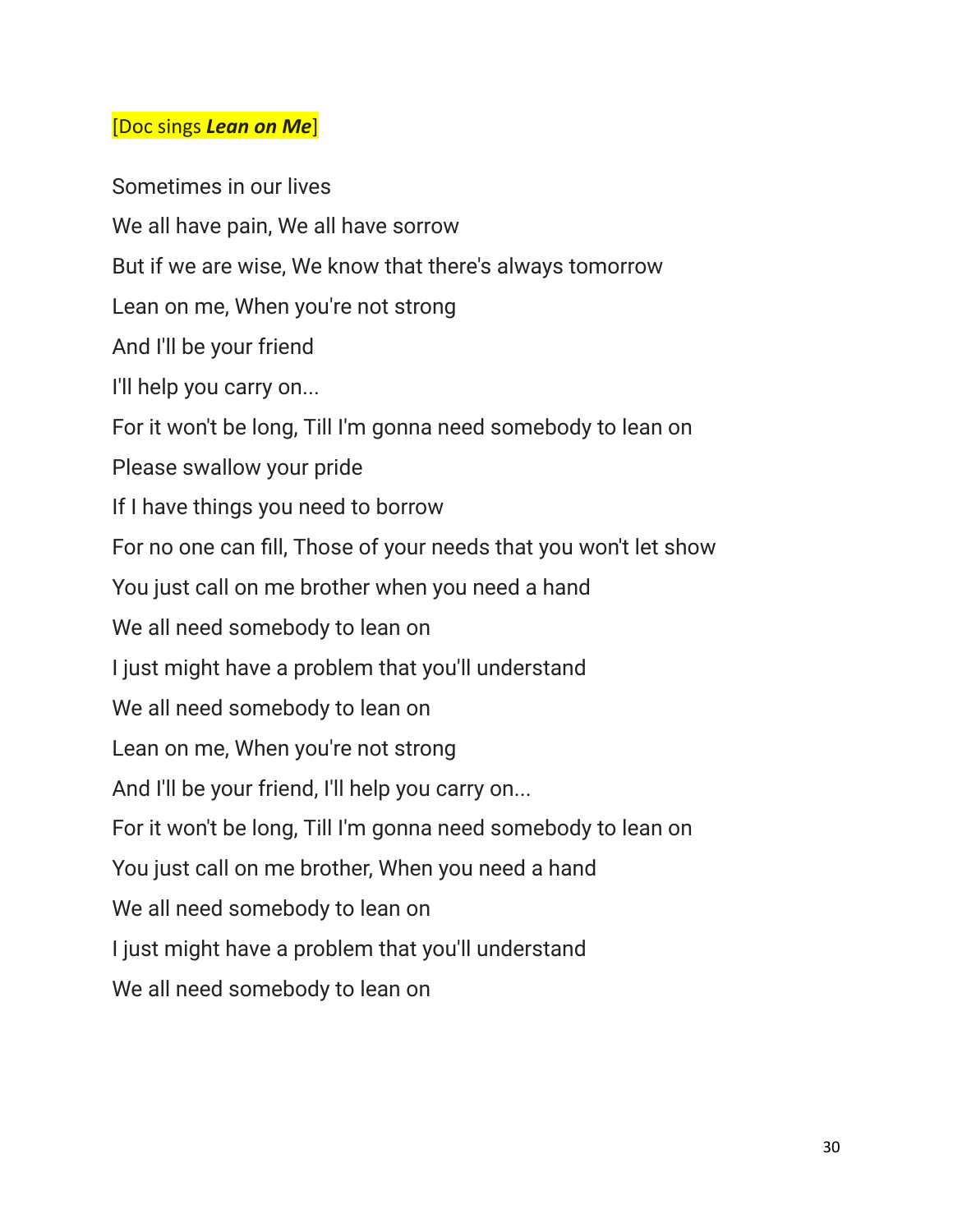If there is a load you have to bear That you can't carry, I'm right up the road I'll share your load, If you just call me Call me If you need a friend (Call me) Call me (call me) If you need a friend (Call me) If you ever need a friend (Call me) Call me

# **SCENE 8**

# **[Big light change. Back to the racetrack]**

## **BOB**

Welcome to the 45th Piston Cup Championship race! My name is Bob Cutlass. With me as always is Darlene Cartrip.

## **DARLENE**

Boogity, boogity, boogity! Let's talk racing!

# **BOB**

The big story leading up to this historic race is, "Where is Lightning McQueen?"

## **DARLENE**

That's right, Bob. Maybe the moment was just too big for this youngster. I just hope she's okay.

## **ALL**

Look! It's Lightning McQueen!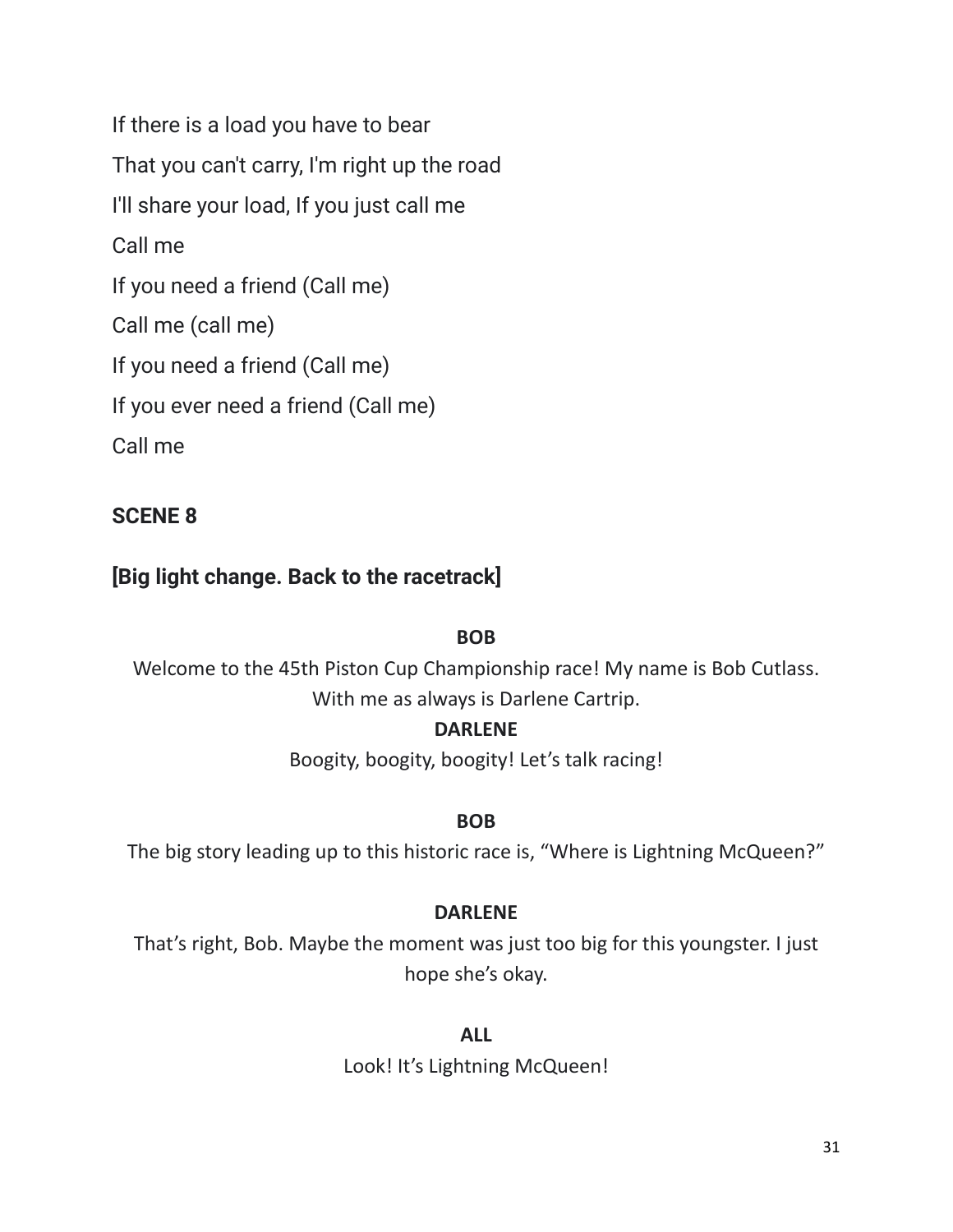#### **BOB**

Something is happening down on the racetrack, Darlene.

#### **DARLENE**

Oh, if it is what I hope it is, we are in for one heck of a race!

#### **BOB**

Kori, what's going on down there?

#### **[Lightning enters. The fans go wild! Kori enters.]**

#### **KORI**

Lightning! Where have you been?

#### **LIGHTNING**

I…

## **[Chick enters]**

## **CHICK**

Where ya been, McQueen? We missed ya. Not really! Ha! You don't look good McQueen. Let's face it. You don't have it today. And, you know it. See ya at the finish line! Ha!

**[Chick exits]**

#### **KORI**

Lightning, where have you been?

## **LIGHTNING**

Well, I kinda got sidetracked. With a lot of things. But, I'm here now.

#### **KORI**

Lightning, do you have what it takes to beat Chick Hicks today?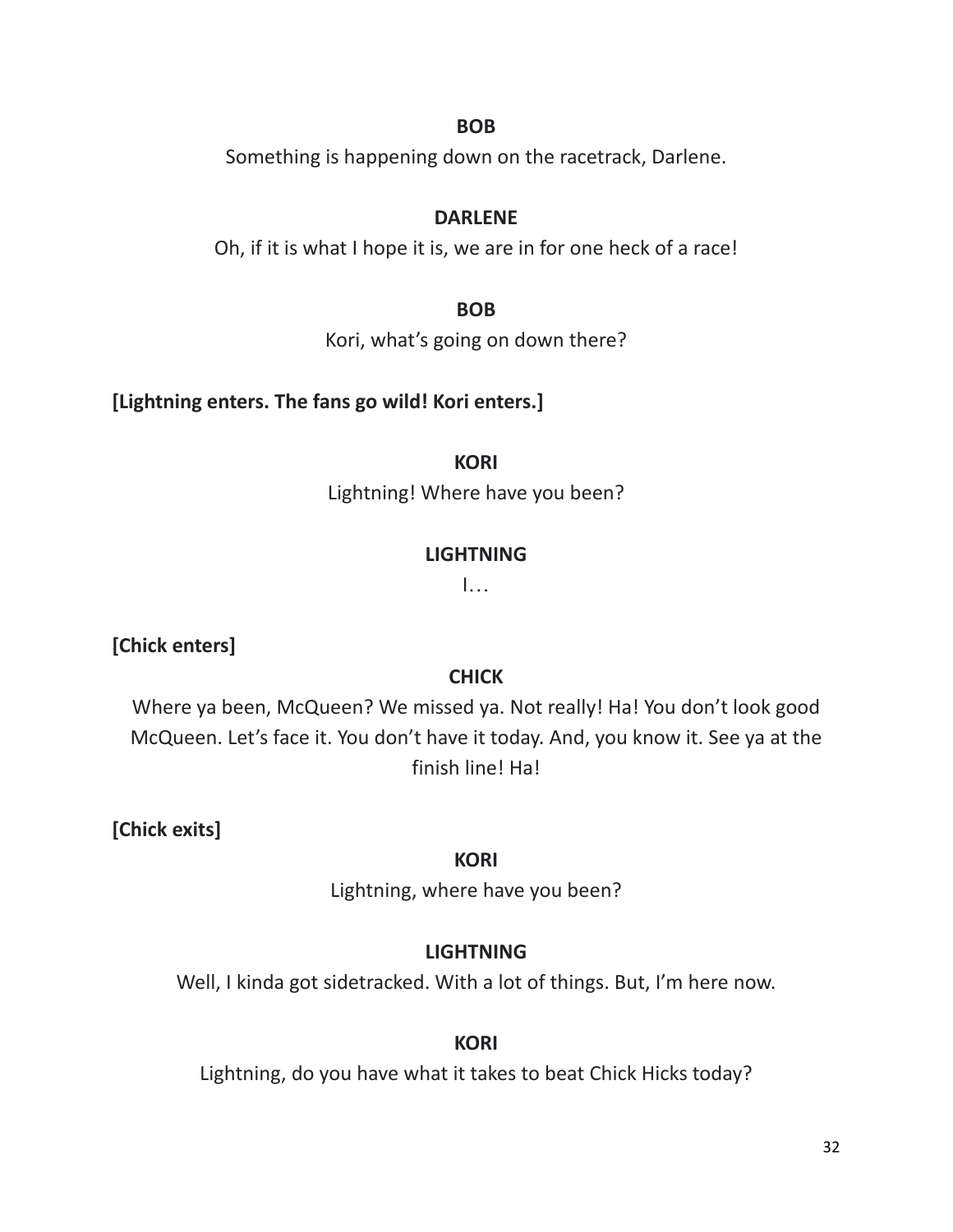#### **LIGHTNING**

Well, I thought I did. But, this week I learned there is more to life than just racing. There is family and community and love.

#### **KORI**

You don't sound the same, Lightning.

## **LIGHTNING**

I don't feel the same. Maybe Chick is right. Maybe I don't have it today.

#### **KORI**

Best of luck today Lightning.

# **LIGHTNING**

Thank you.

**[Kori exits. Sally enters.]**

#### **SALLY**

Hey, McQueen!

## **LIGHTNING**

Huh?

## **SALLY**

We didn't come all this way to see you quit!

**[The town enters]**

# **LIGHTNING**

Guys! You made it!

## **MATER**

We sure did!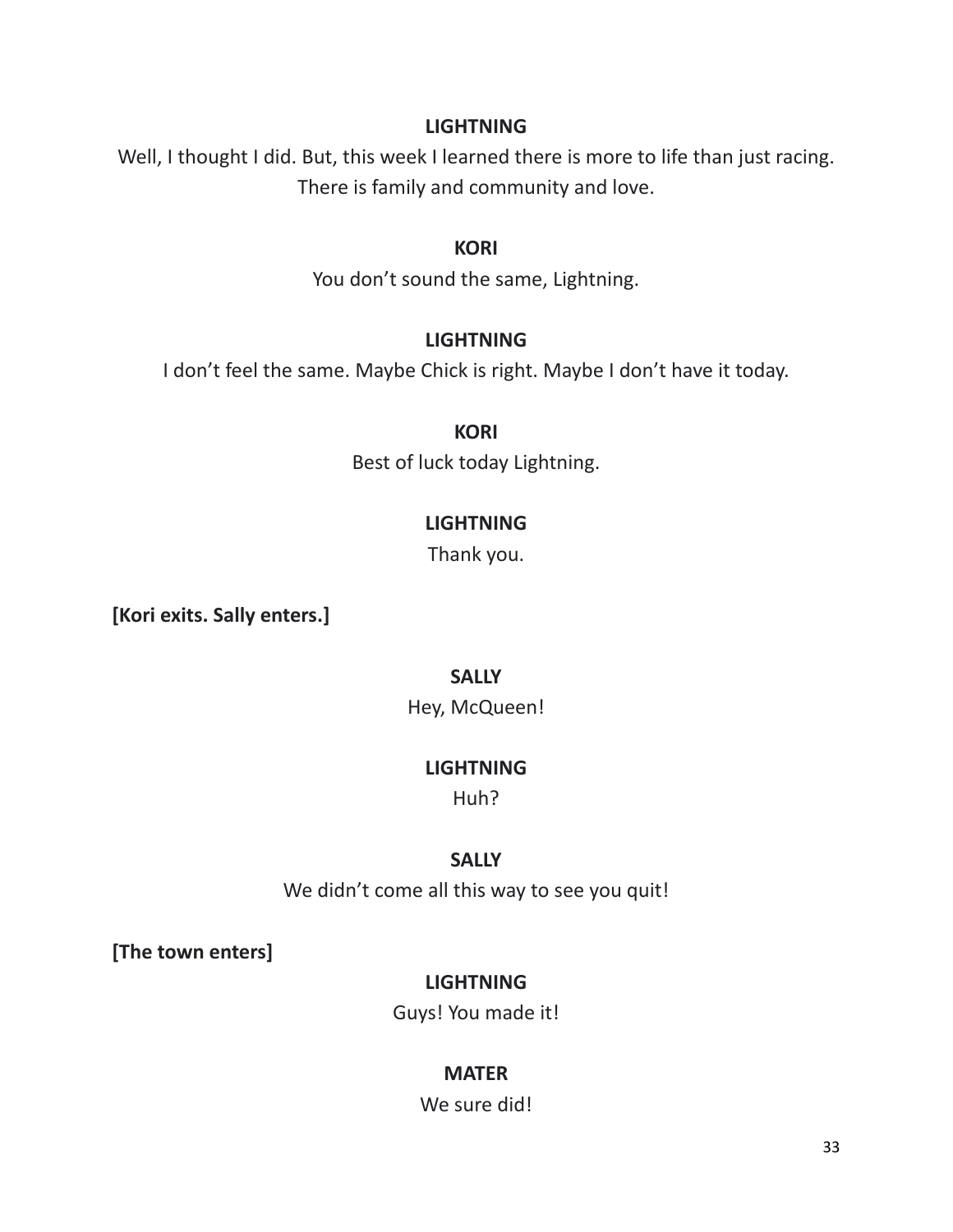**FLO** If you can drive as good as you can fix the road-

#### **RAMONA**

Then you can win this race!

#### **MATER**

Now, get out there, buddy!

#### **SARGE**

You can do it!

#### **PHYLLIS**

We're with ya, man!

#### **DOC**

You've got more talent than Chick Hicks ever had. And, with this team, you can't lose. No matter what happens. Now, get out there!

#### **LIGHTNING**

Ka-Chow!

[Cast sings Life is a Highway by Rascal Flatts]- dance sequence

Life's like a road that you travel on

Where there's one day here and the next day gone

Sometimes you bend, sometimes you stand

Sometimes you turn your back to the wind

There's a world outside every darkened door

Where blues won't haunt you anymore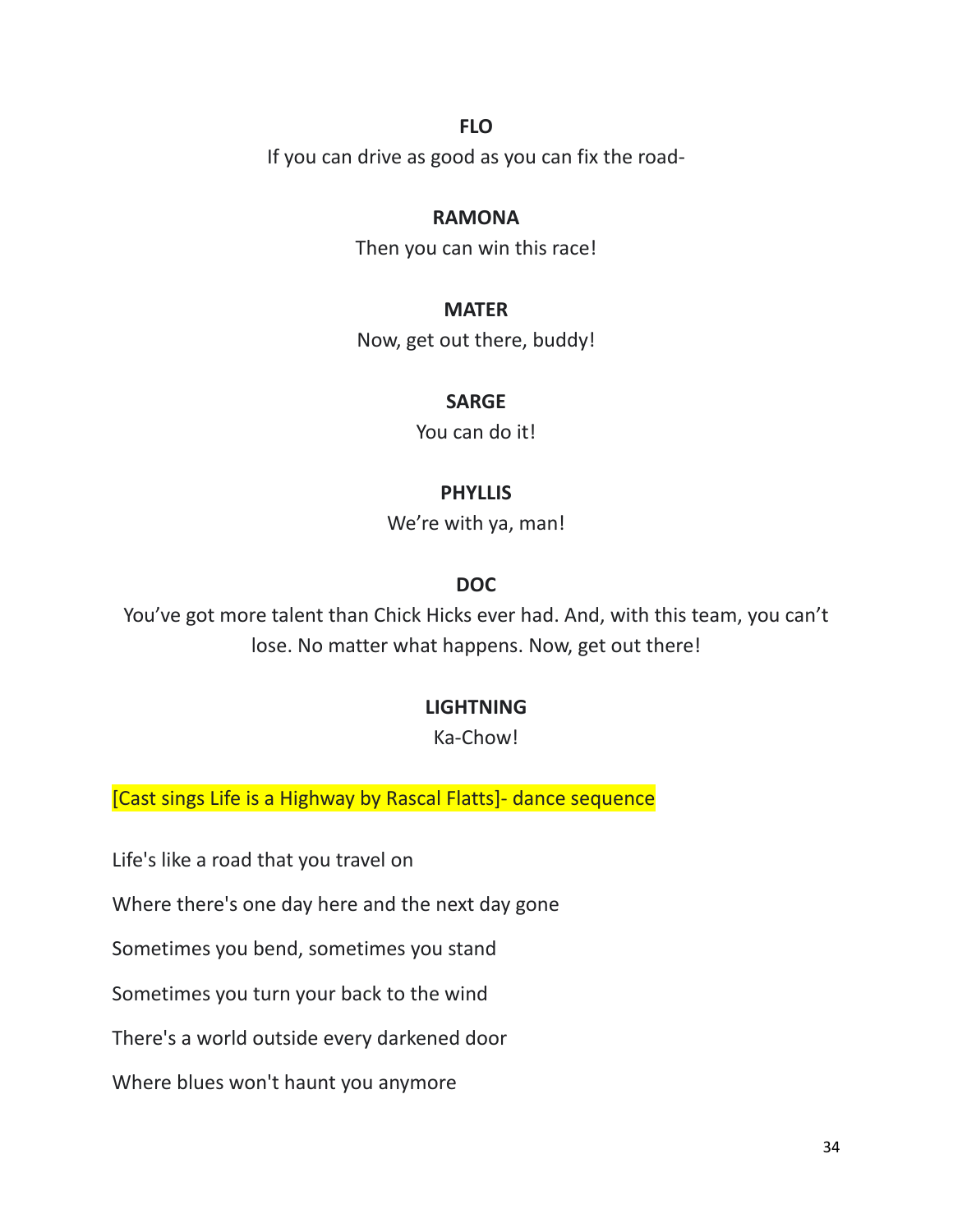Where the brave are free and lovers soar Come ride with me to the distant shore We won't hesitate Break down the garden gate There's not much time left today Life is a highway, I want to ride it all night long If you're going my way, I want to drive it all night long Through all these cities and all these towns It's in my blood and it's all around I loved you now like I loved you then This is the road and these are the hits From Mozambique to those Memphis nights The Khyber pass to Vancouver's lights Knock me down and back up again You're in my blood, I'm not a lonely man There's no load I can't hold A road so rough, this I know I'll be there when the light comes in Just tell 'em we're survivors Life is a highway, I want to ride it all night long If you're going my way I want to drive it all night long Life is a highway, I want to ride it all night long